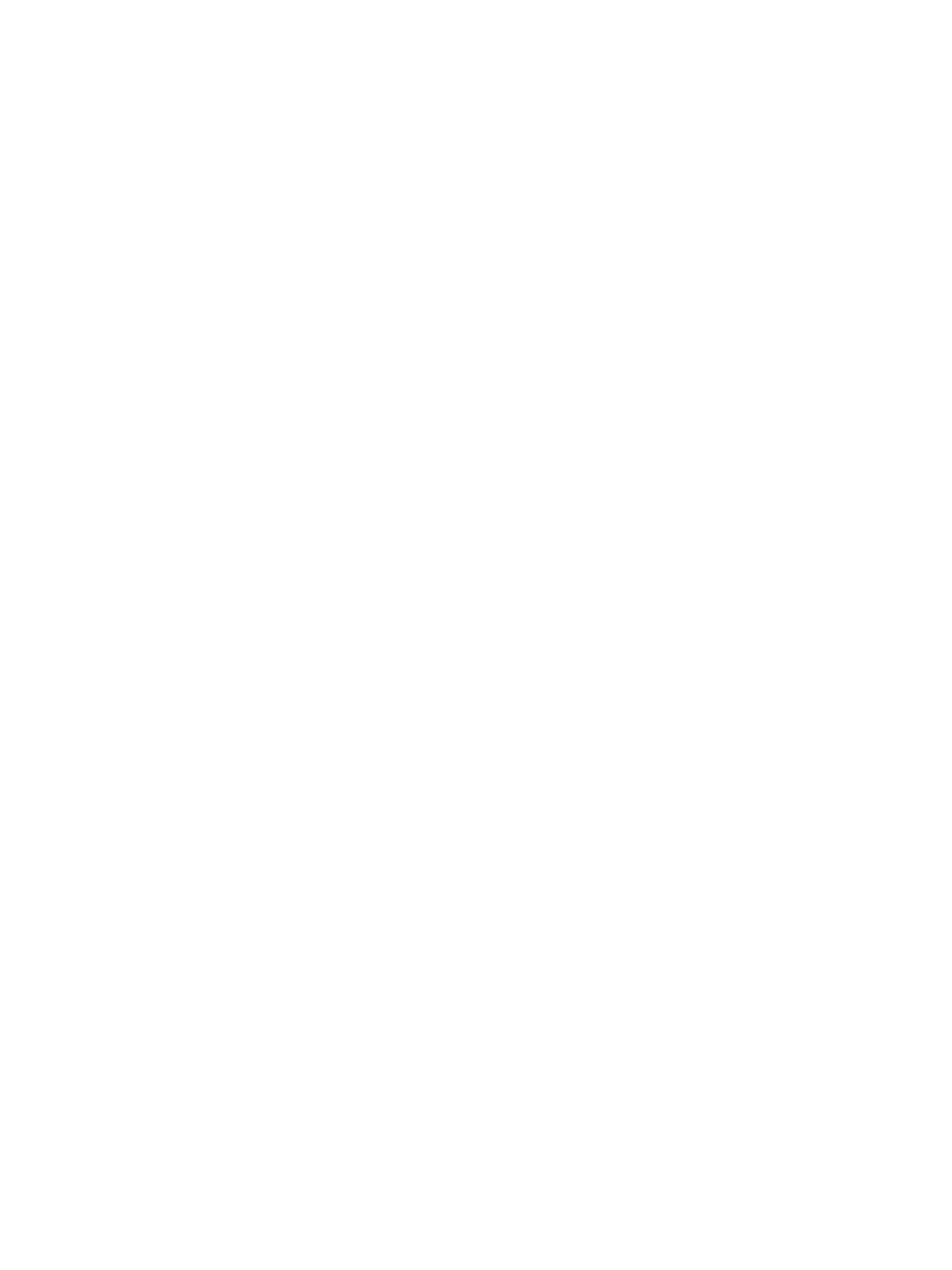# **FOREST ACT** (CHAPTER 46)

# **FOREST RULES**

#### **S 17/1956**

Amended by S 99/1959 S 97/1960 S 74/1974 S 29/2000 S 30/2000

#### **2002 Edition**

Amended by S 48/2007

## **REVISED EDITION 2013**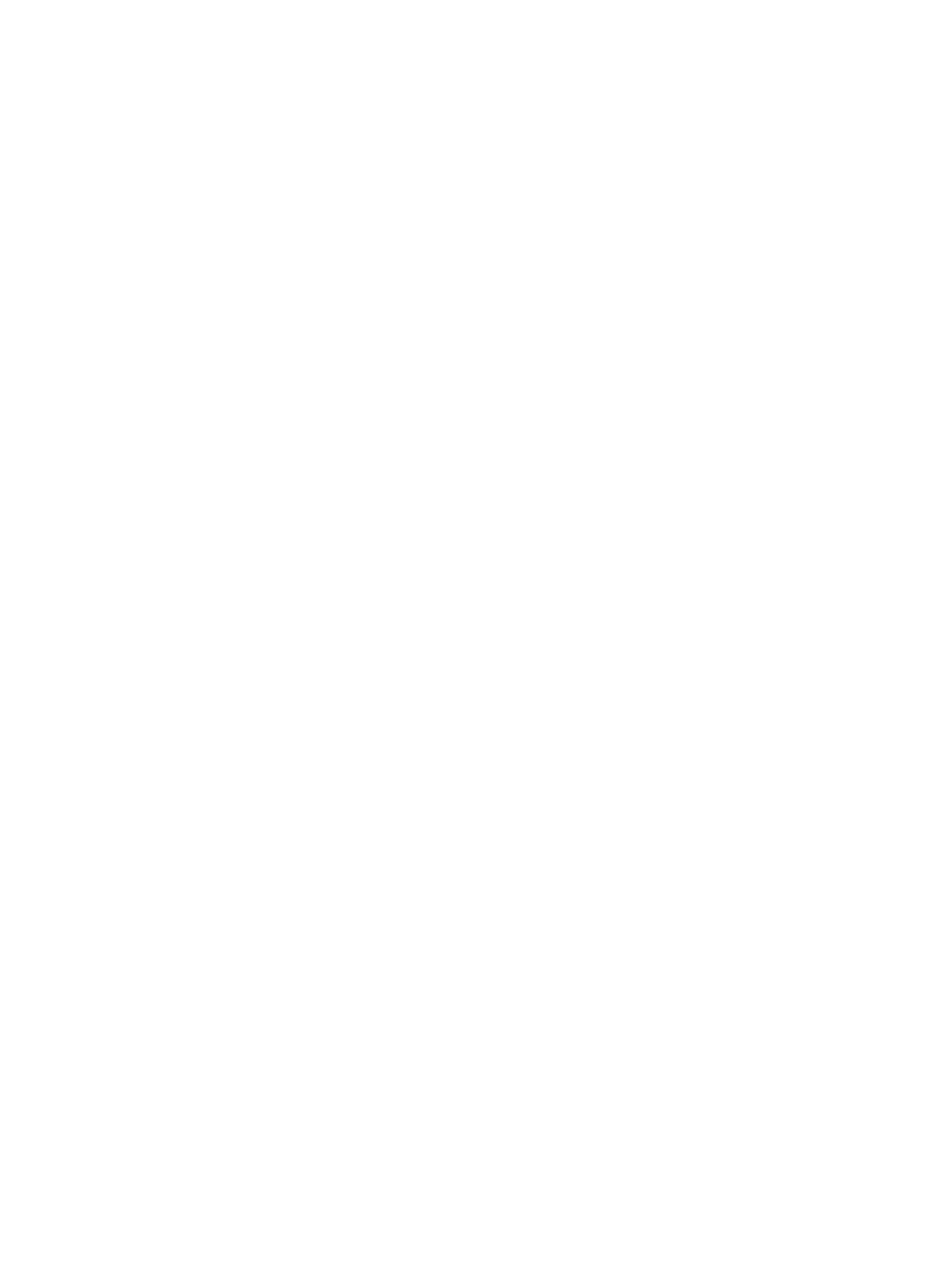#### *Forest*

1 **CAP. 46, R 1**

**[Subsidiary]**

## **SUBSIDIARY LEGISLATION**

#### **FOREST RULES**

#### ARRANGEMENT OF RULES

Rule

#### PART I

#### **INTRODUCTORY**

- 1. Citation.
- 2. Interpretation.

#### PART II

#### SHIFTING CULTIVATION

3. *Repealed*.

#### PART IIA

#### TRESPASS IN OR UPON STATE LAND

3A. Wilful trespass in or upon State land.

# PART III

#### TAKING OF FOREST PRODUCE

## (A) STATE LAND

- 4. No taking of forest produce except under licence.
- 5. Periods and conditions of licences.
- 6. Deposit.
- 7. Sub-licences for workmen.
- 8. Prohibition on felling certain trees.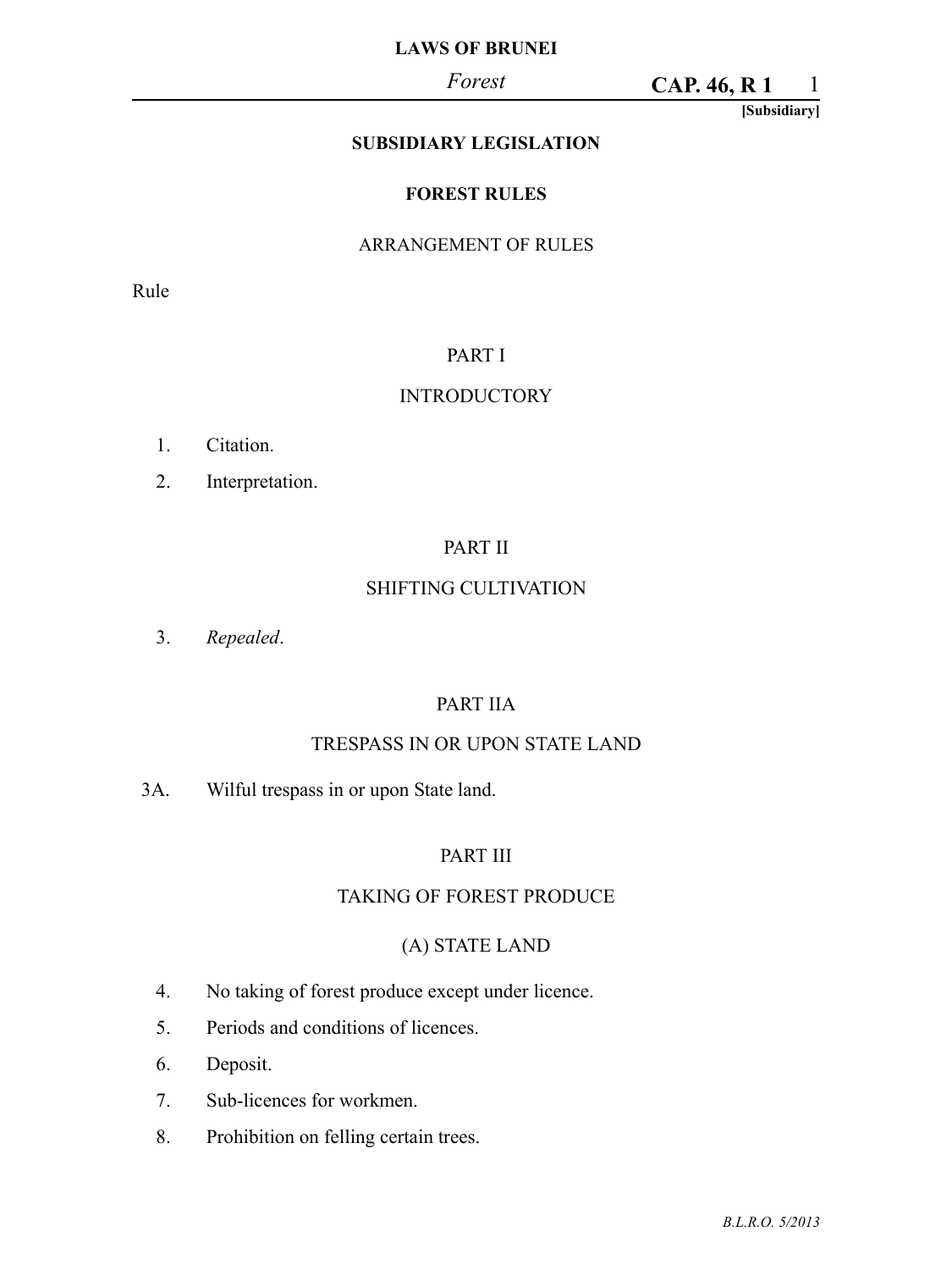# 2 *Forest* **CAP. 46, R 1**

#### **[Subsidiary]**

9. Privileges to natives of Brunei Darussalam.

#### (B) RESERVED LAND

#### (OTHER THAN RESERVED FORESTS)

10. No cutting etc. without permission of person having control of land.

#### (C) RESERVED FORESTS

11. Use permits required in reserved forests.

#### (D) ALIENATED LAND

12. No removal of forest produce except under licence.

#### PART IV

#### LIABILITY AND PAYMENT OF ROYALTY

- 13. Forest produce to be liable to royalty.
- 14. Premium may be charged.
- 15. Place, time and manner of payment of royalty.

#### PART V

#### CONTROL OF FOREST PRODUCE IN TRANSIT

- 16. Forest produce to be taken for measurement or check to checking station.
- 17. Duties of drivers etc. of vehicles.
- 18. Restriction on transportation of forest produce by night.
- 19. Export and import of forest produce.

#### PART VI

#### GENERAL

- 20. Sawmills to be licensed.
- 21. Licences and sub-licences to be carried.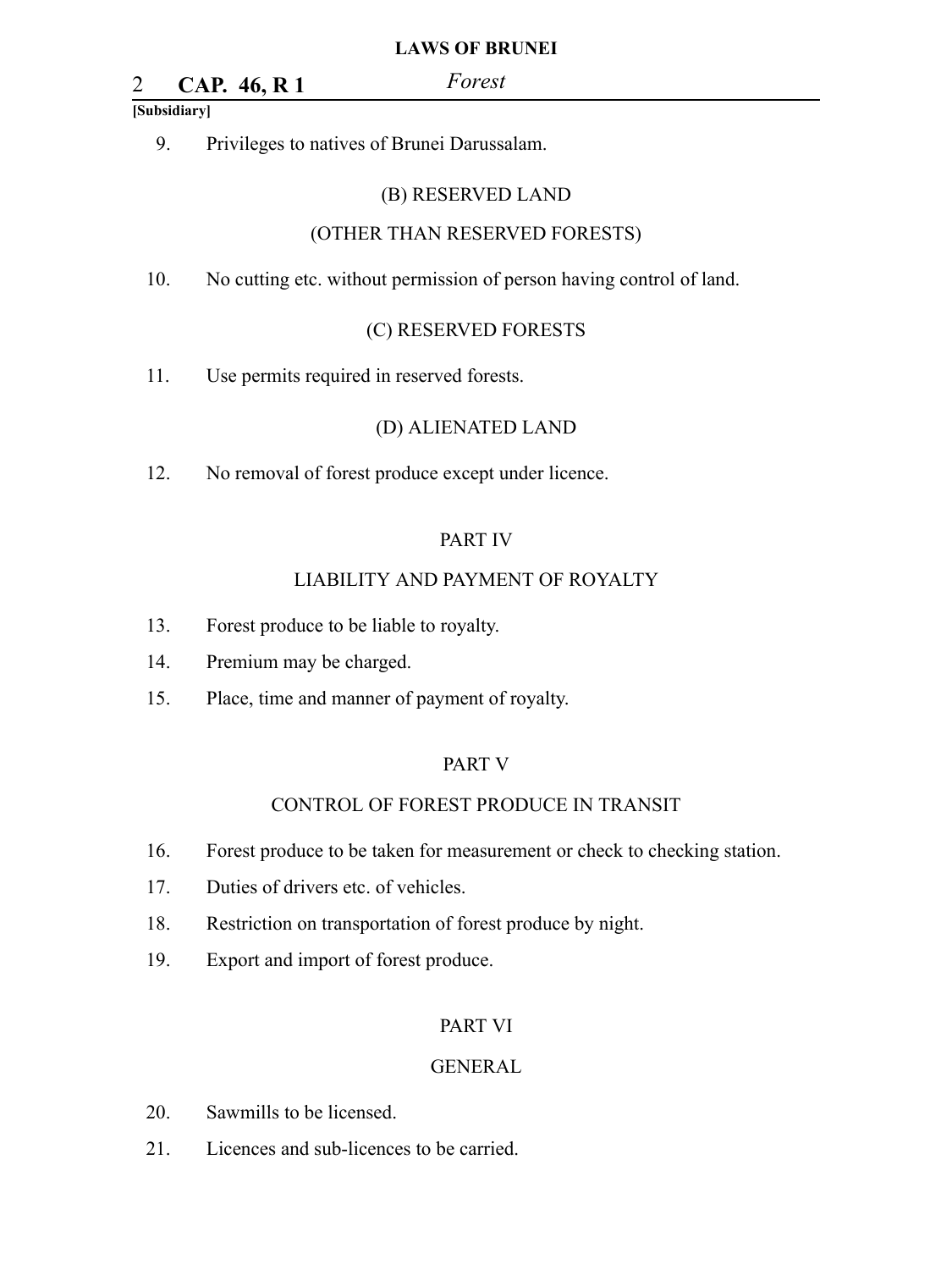#### *Forest*

#### 3 **CAP. 46, R 1**

**[Subsidiary]**

- 22. Licences to be returned within 10 days of expiry.
- 23. Boundaries of licence area to be kept clear.
- 24. Roads and rentises to be cleared of timber.
- 25. List of employees.
- 26. Property marks to be registered.
- 27. Removal of forest produce after expiry of licence or permit.
- 27A. Third Schedule Fees.
- 27B. Forest cess.

#### PART VII

#### POWERS OF OFFICERS

- 28. Power to issue licences and sub-licences and to collect forest revenue.
- 29. Power to cancel licences and permits.

#### PART VIII

#### **PENALTIES**

 $\mathcal{L}_\text{max}$ 

- 30. Offences.
- 31. Further offences.

FIRST SCHEDULE - FOREST PRODUCE

SECOND SCHEDULE — FORMS

THIRD SCHEDULE — FEES

FOURTH SCHEDULE — FOREST CESS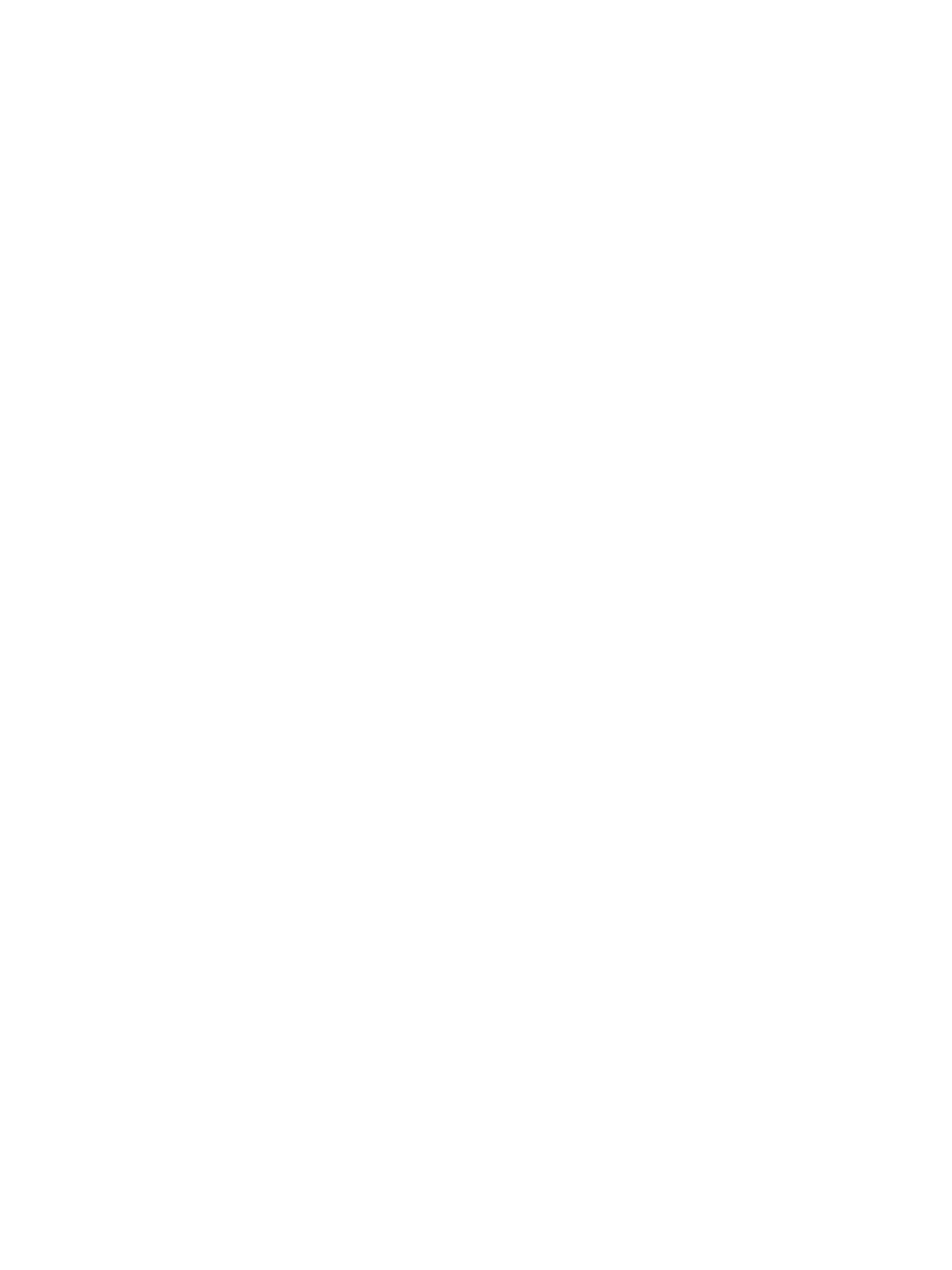#### *Forest*

#### 5 **CAP. 46, R 1**

**[Subsidiary]**

#### **SUBSIDIARY LEGISLATION**

#### **Rules made under section 52**

#### **FOREST RULES**

*Commencement: 1st January 1956*

#### PART I

#### **INTRODUCTORY**

#### **Citation.**

**1.** These Rules may be cited as the Forest Rules.

#### **Interpretation.**

**2.** In these Rules, unless the context otherwise requires —

"converted timber" means wood which has been cut, sawn, hewn, split, shaped or fashioned from round timber or poles into pieces intended for use for any purpose other than as fuel;

"form" means a form in the Second Schedule;

"Identity Card" shall have the same meaning as in the National Registration Act (Chapter 19);

"mangrove" means all trees belonging to the genera avicennia, bruguiera, ceriops, kandelia, rhizophora, and xylocarpus;

"pole" means any section cut from a tree and having a girth of less than 3 feet at its larger end, which has not been further prepared for use than by removal of bark and projecting branches, and which is not intended to be sawn into converted timber;

"round timber" means any section cut from a tree which has not been prepared for use otherwise than by removal of bark and branches and either rough squaring or longitudinal division into not more than four pieces in order to facilitate transport or conversion;

"sawmill" means any machine or collection of machines capable of being used for the mechanical conversion of timber but excludes portable power-operated chain saws used for cross-cutting timber.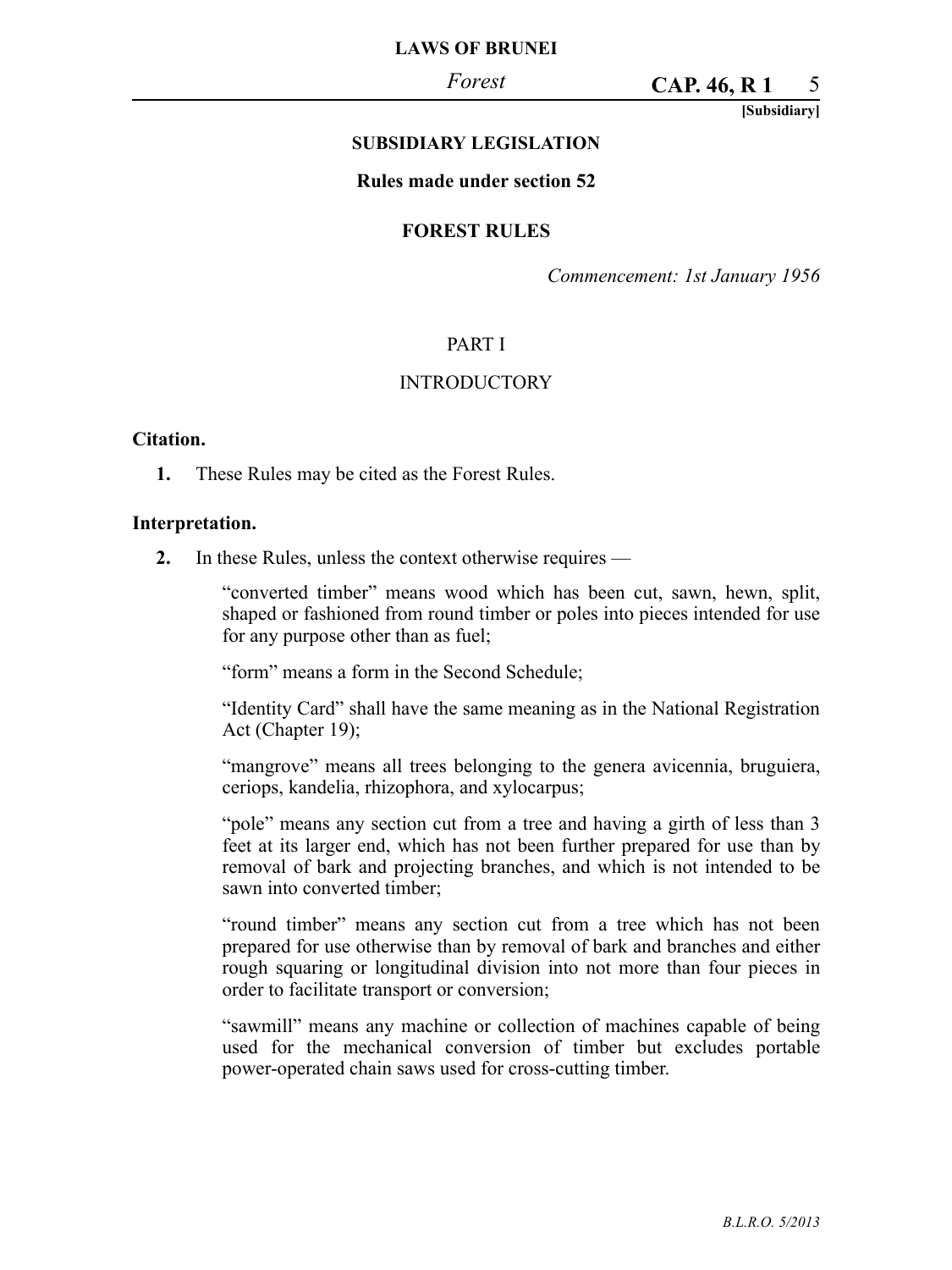# 6 *Forest* **CAP. 46, R 1**

**[Subsidiary]**

#### PART II

#### SHIFTING CULTIVATION

**3.** *(Repealed by S 48/2007)*.

#### PART IIA

*[S 48/2007]*

#### TRESPASS IN OR UPON STATE LAND

#### **Wilful trespass in or upon State land.**

**3A.** Any person who without satisfactory excuse wilfully trespasses in any manner in or upon any State land is guilty of an offence.

#### PART III

#### TAKING OF FOREST PRODUCE

#### (A) STATE LAND

#### **No taking of forest produce except under licence.**

**4.** Subject to the provisions of these Rules, no person shall except under and in accordance with the conditions of a licence in Form 1, 2 or 3, issued by the Director — *[S 48/2007]*

*(a)* fell, cut, tap, saw, convert or injure by fire or otherwise any tree on State land;

*[S 48/2007]*

*(b)* burn to charcoal any timber on State land; or

*(c)* cut, collect or remove, on or from State land, any forest produce included in the First Schedule.

#### **Periods and conditions of licences.**

**5.** (1) Licences in Form 1 may be issued and thereafter renewed for any period not exceeding 12 months, or such longer period as the Director may approve.

*[S 48/2007]*

(2) No such licence shall be transferable and every such licence shall be subject to such conditions, in addition to those provided for by the Act and these Rules, as the Director may cause to be endorsed thereon.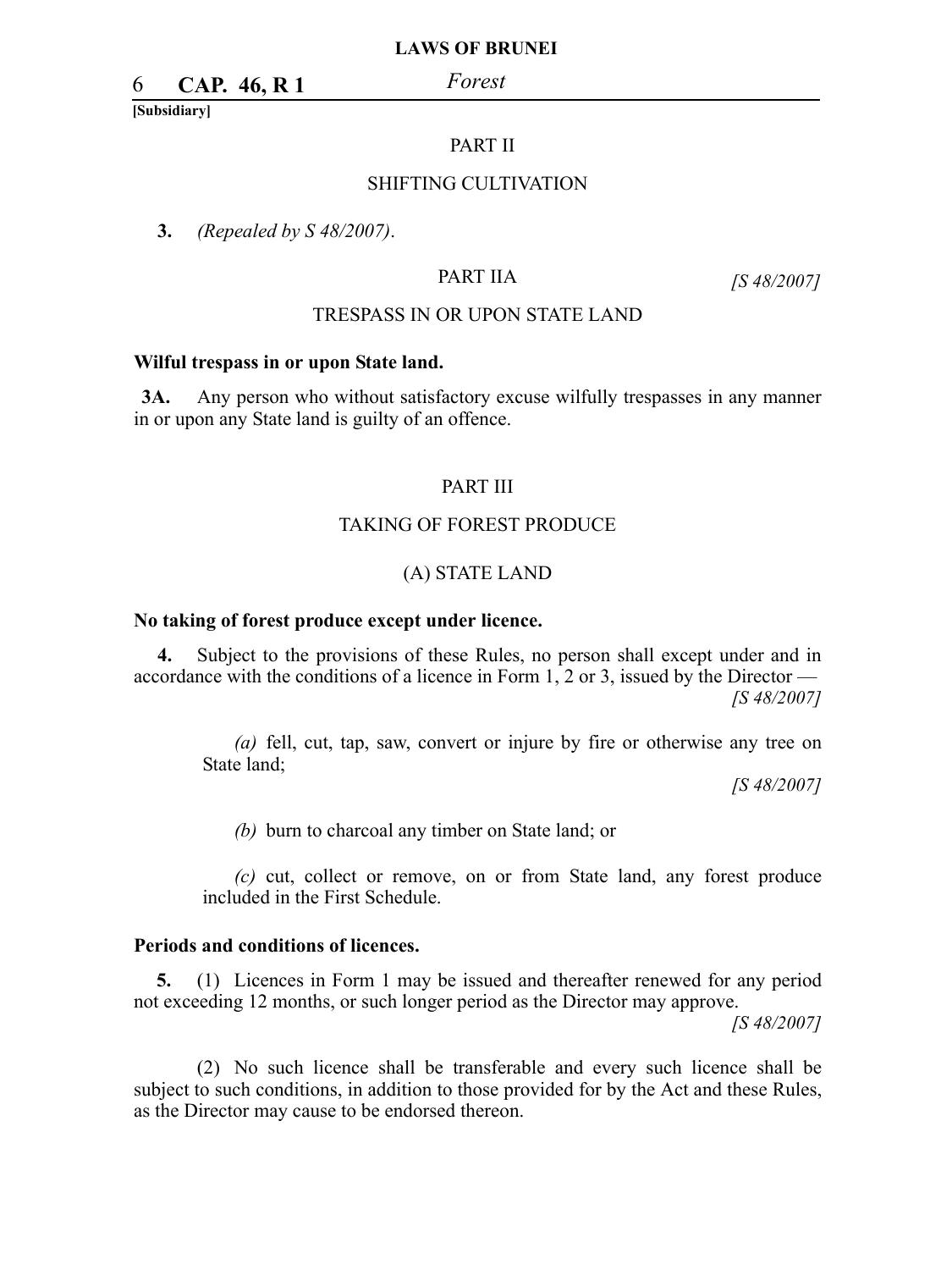#### 7 **CAP. 46, R 1**

#### **[Subsidiary]**

(3) Licences in Forms 2 and 3 may be issued and thereafter renewed for a period, in the case of Form 2, not exceeding one month and in the case of Form 3, not exceeding 3 months, and shall not be transferable.

*[S 48/2007]*

(4) A licence in Form 3 is personal to the holder and may not extend to any other person whether employed by him or not.

(5) The Director may, in his discretion, limit the number of licences to take forest produce within any area specified by him and the volume of forest produce to be taken by any licensee.

*[S 48/2007]*

#### **Deposit.**

**6.** (1) Before the issue of a licence in Forms 1 and 3, the applicant shall deposit with the Director such sum of money as the Director may require, and such further sums as the Director may require during the currency of the licence. Failure to deposit such further sums will render the licence liable to cancellation.

*[S 48/2007]*

(2) On default being made in the payment at the prescribed time of any money due as royalty or otherwise in respect of such licence, the Director may withdraw from the sum or sums deposited under sub-rule (1) and credit to forest revenue the sum so due, and may prohibit the cutting or removal of forest produce under the licence until an equivalent sum has been redeposited.

For the purposes of this rule, all sums of money deposited in the name of a licensee shall be deemed to have been deposited in respect of each and all licences held by him.

(3) A licence may be cancelled at any time by the Director for breach or non-compliance with any of its conditions, and in the event of such cancellation the licensee shall have no claim to the return of any money paid to or deposited with the Government, nor to any damages on account of such cancellation, nor to any forest produce remaining within the area covered by such licence, and the ownership of any forest produce so remaining shall vest in the Government free from all encumbrances.

#### **Sub-licences for workmen.**

**7.** (1) When a licensee employs workmen for the purpose of his licence, there may be issued at the discretion of the officer empowered to issue licences one, and not more than one, sub-licence in Form 4 for each workman so employed.

(2) Such sub-licence shall bear the name of the workman to whom it is issued and his Identity Card number, and shall be endorsed by the holder of the main licence or his authorised agent who will be held responsible for the acts of the sub-licensee.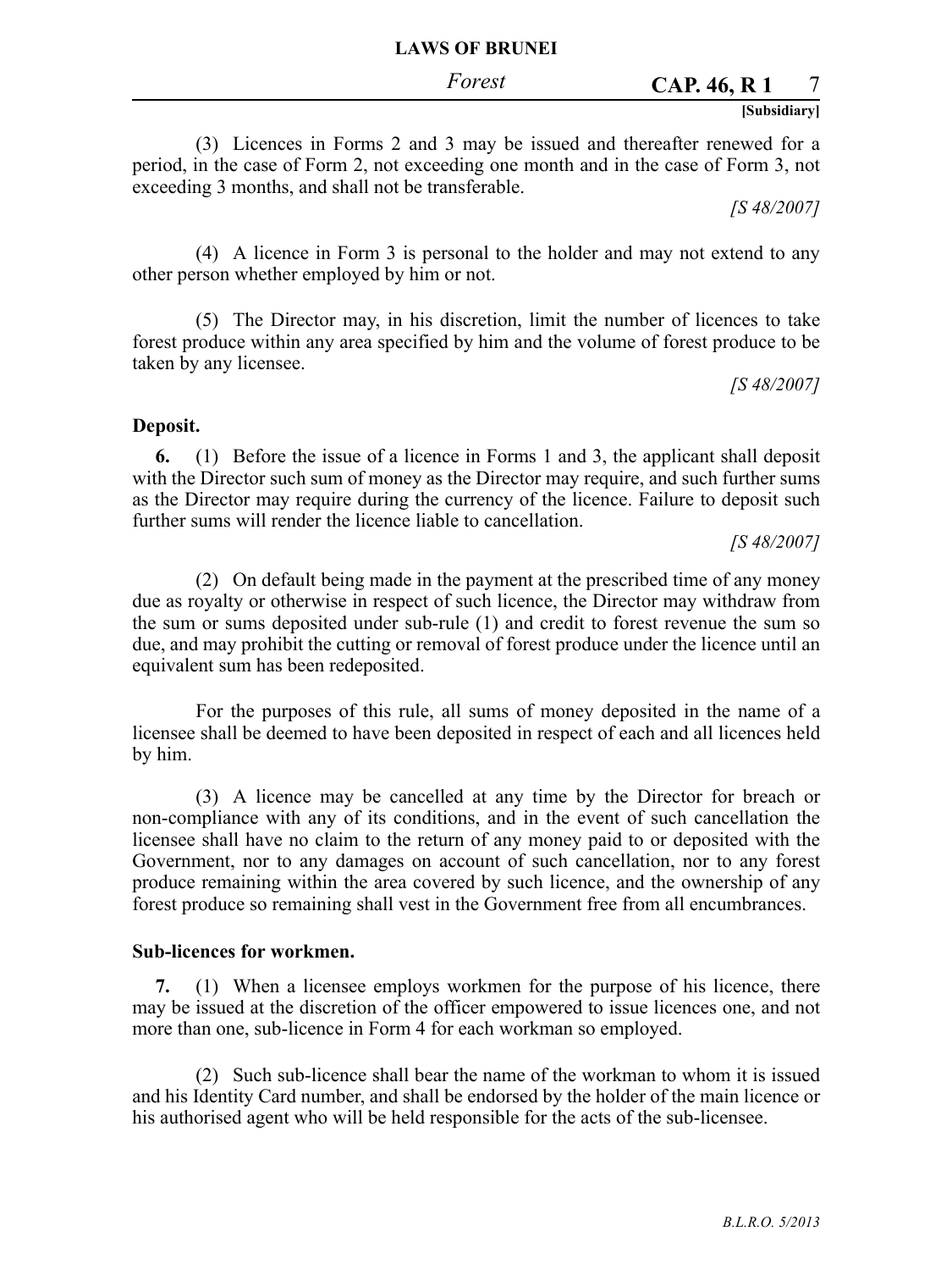# 8 *Forest* **CAP. 46, R 1**

#### **[Subsidiary]**

- (3) No such sub-licence shall
	- *(a)* be transferable;

*(b)* be issued for a period exceeding 6 months; nor

*(c)* remain in force after the determination of the licence under which it was issued.

#### **Prohibition on felling certain trees.**

**8.** Except with the authorisation of the Director, no person shall fell any tree specified in the First Schedule having a girth less than the minimum prescribed in that Schedule.

*[S 48/2007]*

#### **Privileges to natives of Brunei Darussalam.**

**9.** (1) Any native of Brunei Darussalam may cut and remove from State land, or with the permission of the owner from alienated land, any timber, attap or other forest produce, which may be necessary for —

*(a)* the construction or repair of a dwelling house for the permanent abode of himself and his family;

*(b)* the construction or repair of temporary huts on any land lawfully occupied by him;

*(c)* the construction or repair of his boats, landing places and fishing stakes;

*(d)* the fencing of his land, for firewood for his own domestic consumption; or

*(e)* the construction, repair or upkeep of any work for the common benefit of the native and other inhabitants of the locality in which he lives.

(2) Forest produce for the purposes stated in sub-rule (1) may be taken free by individuals for their own use.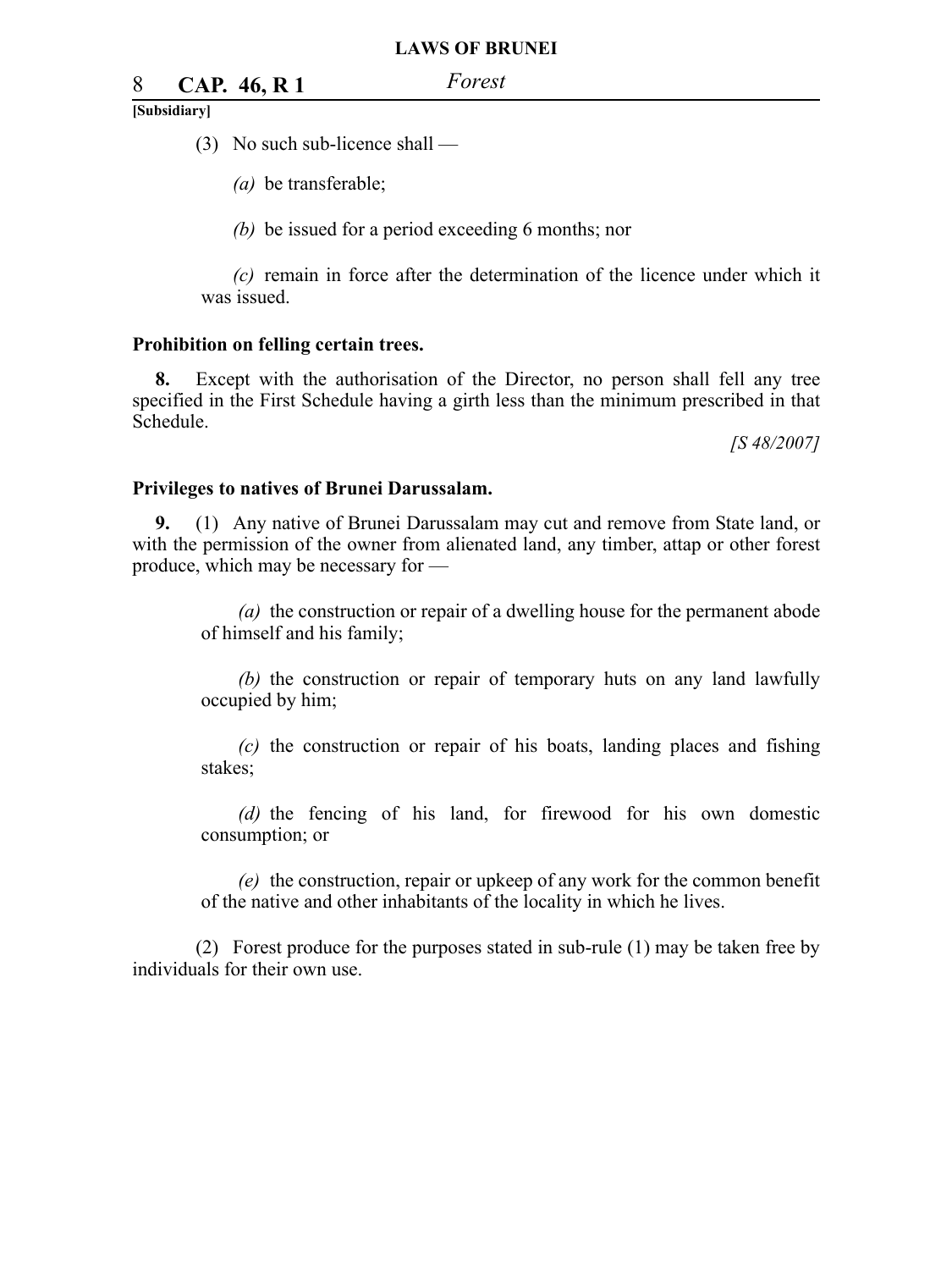**[Subsidiary]**

## (B) RESERVED LAND

#### (OTHER THAN RESERVED FORESTS)

#### **No cutting etc. without permission of person having control of land.**

**10.** (1) No person shall —

*(a)* fell, cut, tap, saw, convert or injure by fire or otherwise, any tree;

*(b)* burn to charcoal any timber;

*(c)* cut, collect or remove any forest produce included in the First Schedule,

on or from any land (not being a reserved forest) which has been by notification published in the *Gazette* reserved under the provisions of any written law for a public purpose or for a residential reserve, except under and in accordance with the conditions of a licence in Form 1, 2 or 3 issued by the Director with the permission of the person having control of such reserved land.

*[S 48/2007]*

(2) All forest produce removed from such land shall be liable to royalty at the rates prescribed in the First Schedule.

## (C) RESERVED FORESTS

#### **Use permit required in reserved forests.**

**11.** (1) Permission to carry out any activities under section  $22C(2)$  within a reserved forest shall be given by means of a use permit.

(2) An application for a use permit shall be made to the Director in such form as he may determine.

(3) The Director shall issue a use permit in Form 7 and subject to such conditions as he may determine.

(4) The use permit shall not be issued or renewed for a period longer than one year at a time except with the permission of the Minister.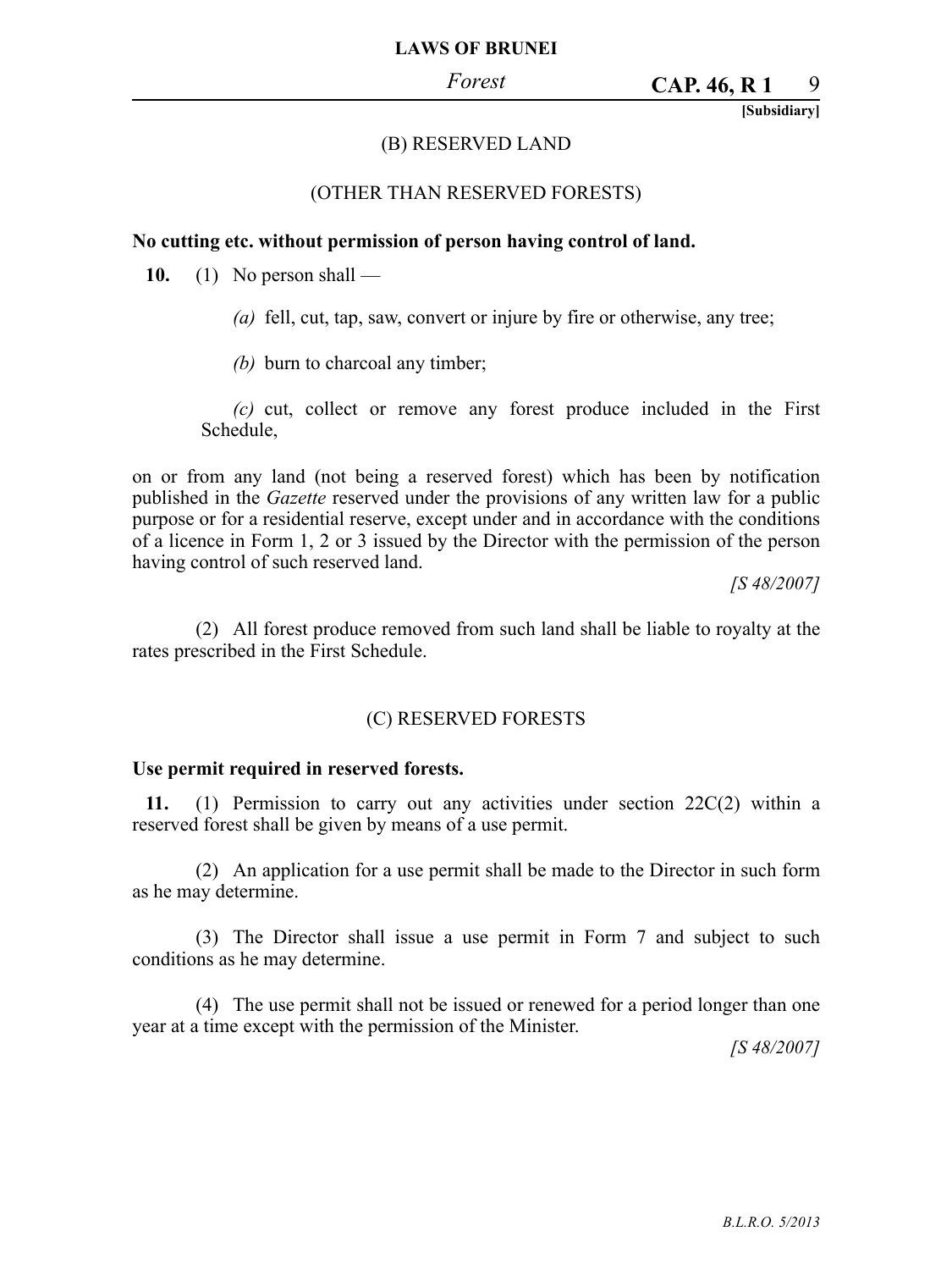# 10 *Forest* **CAP. 46, R 1**

**[Subsidiary]**

#### (D) ALIENATED LAND

#### **No removal of forest produce except under licence.**

**12.** (1) Subject to any legal or customary right, no forest produce included in the First Schedule shall be removed from any alienated land except under and in accordance with the conditions of a licence in Form 1, 2 or 3 issued by a Forest Officer.

(2) A licence issued under sub-rule (1) may be issued to the owner of such land or, with his consent, to any other person and forest produce removed thereunder shall be liable to royalty at the rates prescribed in the First Schedule.

#### PART IV

#### LIABILITY AND PAYMENT OF ROYALTY

#### **Forest produce to be liable to royalty.**

**13.** All forest produce, cut, sawn, converted, collected, or removed under a licence in Form 1, 2 or 3 issued under rule 4, 10 or 12, or a permit issued under rule 11, shall be liable to royalty at the rates prescribed in the First Schedule:

Provided that no royalty shall be payable on any such produce —

*(a)* which not having been removed from the area to which the licence refers, may be declared by a Forest Officer not below the rank of Senior Forestry Assistant to be unsaleable by reason of its quality and situation; or *[S 48/2007]*

*(b)* which has been taken under a licence in Form 2 or 3 issued by or with the authority of the Director for the purpose of any work of public utility or for any other purpose specified in such licence to be free from payment of royalty.

#### **Premium may be charged.**

**14.** The Director may charge a monthly fee or premium in addition to, or *in lieu* of, royalty for the right to take forest produce under licence in Form 1.

*[S 48/2007]*

#### **Place, time and manner of payment of royalty.**

**15.** (1) Royalty accrued and other payments due under these Rules shall be payable at such times and place and in such manner as may be specified in the licence, or if no time, place or manner of payment be so specified, then on demand made by the Director.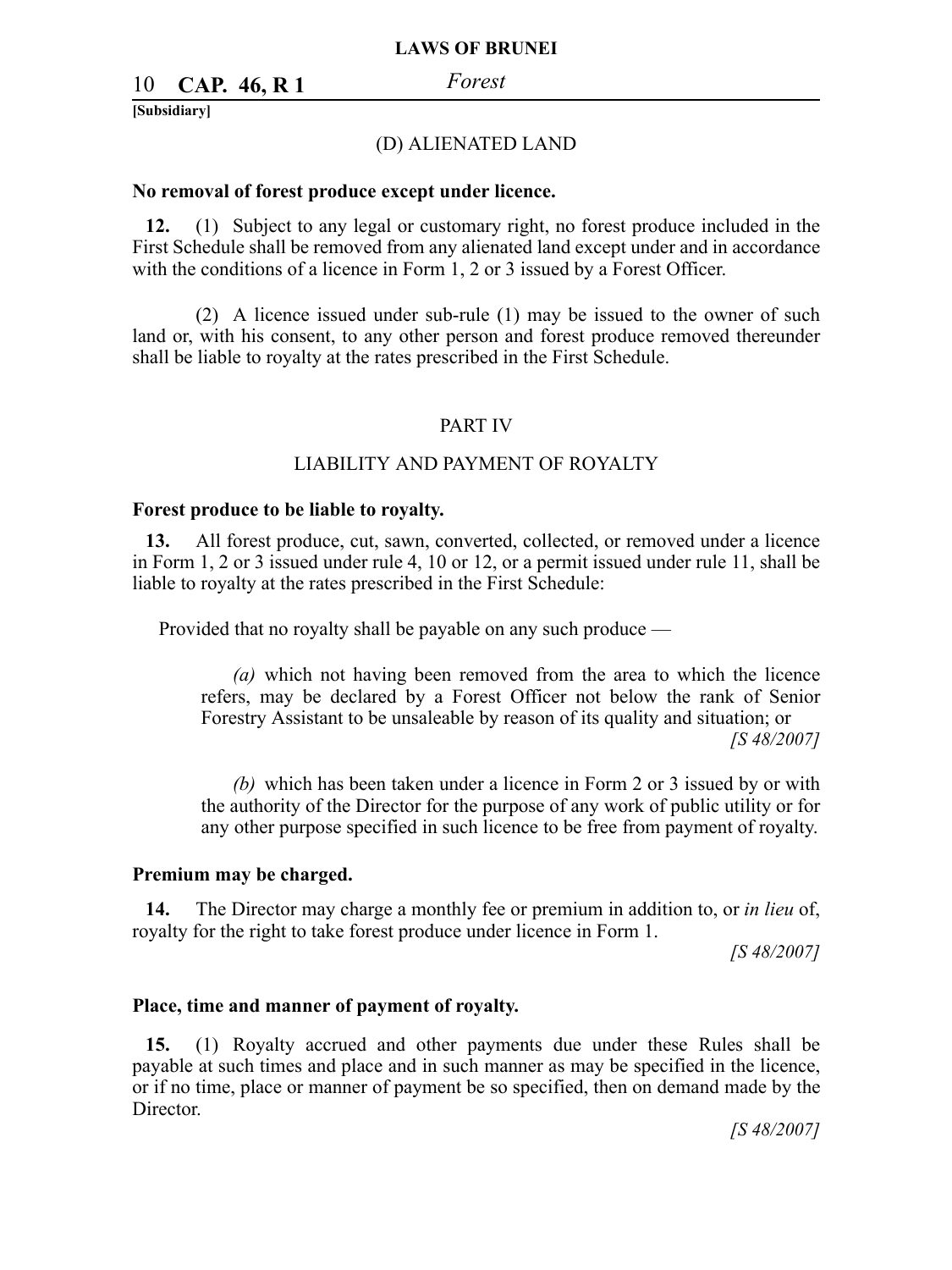#### 11 **CAP. 46, R 1**

#### **[Subsidiary]**

(2) In the event of any dispute over the correct name of any forest produce or class under which royalty is to be charged, the decision of the Director shall be final.

#### PART V

#### CONTROL OF FOREST PRODUCE IN TRANSIT

#### **Forest produce to be taken for measurement or check to checking station.**

**16.** All forest produce cut or collected under licence in Form 1, 2 or 3, or under permit within a reserved forest, shall be taken to the nearest checking station or to such other place as may be specified on the licence or permit or prescribed by the Director, to be measured, weighed or counted, and shall not be removed thence nor moved past any other checking station or Customs barrier unless —

*(a)* it is accompanied by a removal pass in Form 5, or such variant as may be approved by the Director and signed by such person as the Director may authorise in that behalf; and

*(b)* it bears, if timber, a Government hammer mark indicating that it has been assessed for royalty and any other charges to which it may be liable:

Provided that —

- (i) for forest produce taken under licence in Form 2 or 3, the licence itself shall be taken as the equivalent of a removal pass; and
- (ii) the Director may exempt from all or any of the provisions of this rule any timber on which he is satisfied that royalty has been previously paid, while such timber is in transit between a seller and a buyer in the ordinary course of trade.

#### **Duties of drivers etc. of vehicles.**

**17.** (1) The driver or person in charge of any vehicle, boat, or raft containing forest produce shall —

*(a)* stop at every checking station on the route by which such forest produce is conveyed and at any time or place if called upon to do so by any Forest Officer, Police Officer or Customs Officers;

*(b)* surrender on demand, in exchange for a duplicate removal pass issued by any officer referred to in paragraph *(a)*, any removal pass as is referred to in rule 16; and

*(c)* render such assistance as may be necessary to enable an adequate examination and measurement of such produce by such officer.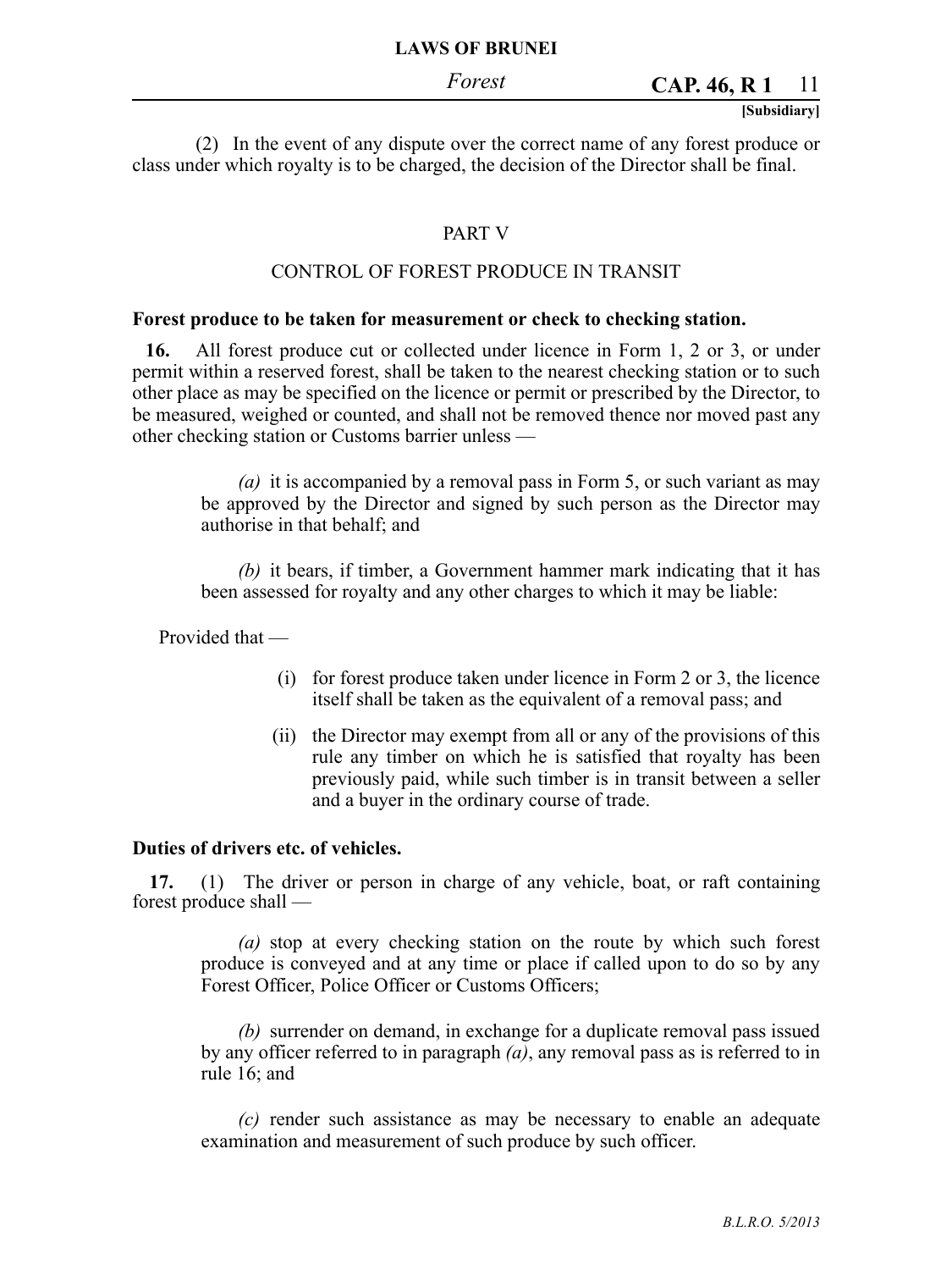# 12 *Forest* **CAP. 46, R 1**

**[Subsidiary]**

(2) If there is reason to believe that any money is payable to Government in respect of any forest produce in transit, such produce may be detained at a checking station or such other place as the detaining officer may direct until such money has been paid or until enquiry regarding its origin has been made.

(3) Forest produce removed from alienated land by virtue of any legal or customary right vested in the owner of such land shall be accompanied by a removal pass referred to in rule 16 from the owner of such land, stating his name and the locality of the land, which shall on demand be produced to the officer in charge of a checking station, or any Forest Officer.

*[S 48/2007]*

#### **Restriction on transportation of forest produce by night.**

**18.** No forest produce shall be moved between the hours of 7 p.m. and 7 a.m. unless it is accompanied by a valid removal pass or duplicate removal pass as is referred to in rules 16 and 17 and, if such forest produce be timber, unless it also bears the Government hammer mark referred to in rule 16.

#### **Export and import of forest produce.**

**19.** The export of timber from, or import of timber into, Brunei Darussalam is prohibited except under the conditions of an export or import permit issued by the Director:

*[S 48/2007]*

*[S 48/2007]*

Provided that in his discretion the Director may issue an export or import permit for highly processed or finished timber products and also such categories of timber which in his opinion are unsuitable for further processing within Brunei Darussalam by reason of species or size.

*[S 48/2007]*

#### PART VI

#### GENERAL

#### **Sawmills to be licensed.**

**20.** (1) No person shall erect or operate a sawmill except under and in accordance with the conditions of a licence in Form 6 issued by the Director.

(2) The fee payable for such licence shall be \$20 per sawbench *per annum*.

(3) For the purposes of this rule, a "sawbench" is any bench or machine that will take a circular saw of 48˝diameter or larger, or a band or frame saw.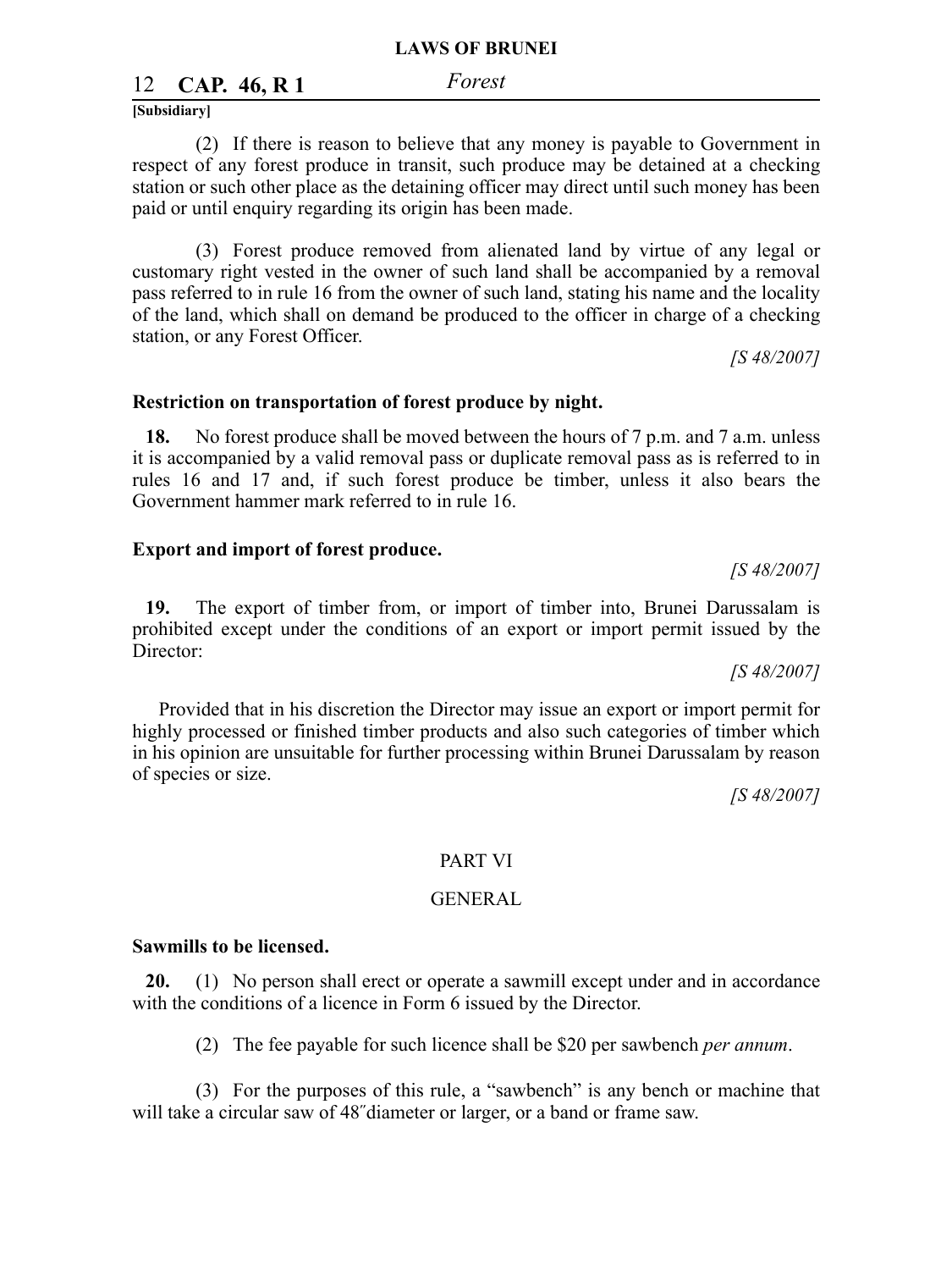#### 13 **CAP. 46, R 1**

#### **[Subsidiary]**

(4) On the erection or operation of a sawmill without a licence in Form 6 or on breach of any condition to which the licence in Form 6 is expressed to be subject, the Director may apply to a Magistrate for an order in court to close the sawmill concerned and the Magistrate shall, on being satisfied there is sufficient cause, thereupon order the proprietor to close the sawmill *sine die* or for such time as he shall in his discretion consider fit.

#### **Licences and sub-licences to be carried.**

**21.** (1) The person named in any licence in Form 1, 2 or 3 shall keep such licence upon his person while at work, and at other times have it in his possession or at his workshed or usual place of residence.

*[S 48/2007]*

(2) The person named in any sub-licence shall keep it either on his person or at the place where he sleeps.

#### **Licences to be returned within 10 days of expiry.**

**22.** (1) The person named in any licence or permit shall return it to the office of issue within 10 days of expiry thereof together with all sub-licences issued in connection with such licence.

(2) A penalty not exceeding \$50 may be imposed by the Director for failure to comply with this rule, and this penalty shall be in addition to any compensation paid or fine imposed by a court for taking forest produce without a valid licence or permit.

#### **Boundaries of licence area to be kept clear.**

**23.** Every holder of a licence in Form 1, Form 3 or permit to take forest produce shall ensure that the boundaries of his area are clearly defined and maintained on the ground to the satisfaction of the District Forest Officer.

*[S 48/2007]*

#### **Roads and rentises to be cleared of timber.**

**24.** A holder of a licence or permit to take timber who fells trees, or whose sub-licensees fell trees, across any public road or renties forming the boundary of a reserved forest or compartment of a reserved forest shall clear all such trees or portions of trees off the road or rentis to the satisfaction of the Director; and if —

*(a)* he fails to do so notice may be served on him to carry out the work by a certain date; and

*(b)* he fails to comply with the notice the Director may employ labour to do the work and debit the cost to the licensee's account.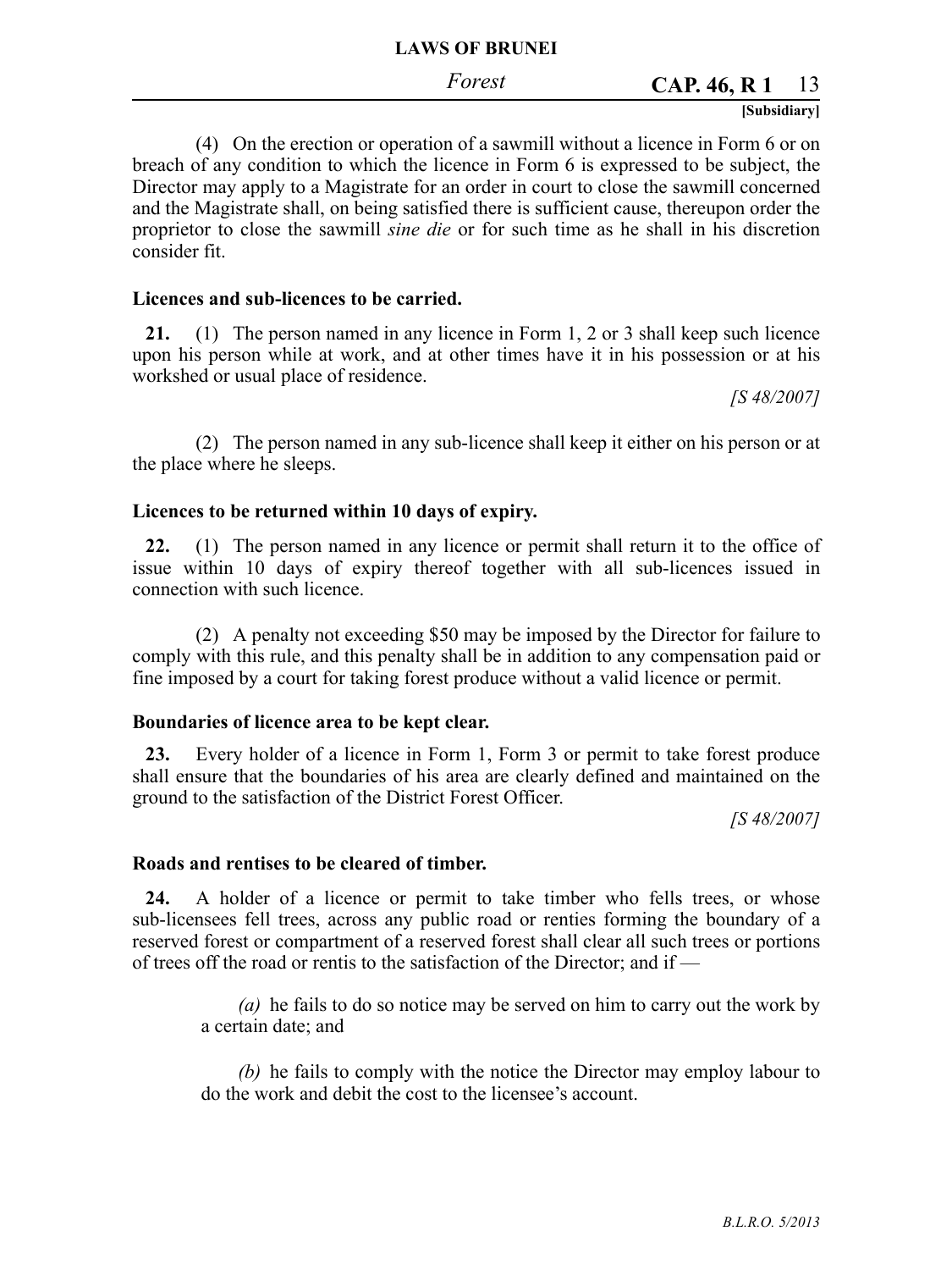# 14 *Forest* **CAP. 46, R 1**

#### **[Subsidiary]**

#### **List of employees.**

**25.** (1) The headman of every body of persons living or working together in any occupation having for its object the cutting or removal of timber or forest produce under licence, shall cause a working board, containing a full and correct list of all persons so employed or engaged, to be exhibited in a conspicuous place in the main entrance to the house or workshed, and every person whose name is contained in the list shall be provided with a licence or sub-licence.

(2) Every name appearing in such lists, licence or sub-licence as are referred to in sub-rule (1) shall be written in Roman script and, in the case of a Chinese name, in both Roman script and Chinese characters, and every such list, licence or sub-licence shall specify the Identity Card number of every person named therein.

#### **Property marks to be registered.**

**26.** (1) Private marks placed on timber by licence or permit holders of designs approved by the Director may be registered for a period of not more than a year at one time in the office of the District Forest Officer within whose jurisdiction the marks are to be used.

(2) The Director may at any time cancel the registration of such marks as are referred to in sub-rule (1) and may, at his discretion, impose a fee of not more than \$15 for their registration and renewal.

#### **Removal of forest produce after expiry of licence or permit.**

**27.** For the purposes of section 48, if on the expiry of a licence or permit, the holder thereof requests permission to remove any forest produce cut or collected before the expiry thereof, the Director or the Officer who issued the licence or permit may endorse upon the licence or permit, as the case may be, the words "extended till (date) for removal only" and such endorsement shall entitle the holder of the licence or permit to remove forest produce as aforesaid until the date specified, but no forest produce shall be freshly cut or felled after the original date of expiry of the licence or permit.

#### **Fees.**

**27A.** The fees prescribed in the second column of the Third Schedule shall be payable in respect of the services specified in the first column thereof.

#### **Forest cess.**

**27B.** A cess is payable in respect of any forest produce removed from any reserved forest, State land, reserved land or alienated land, at the rates prescribed in the Fourth Schedule.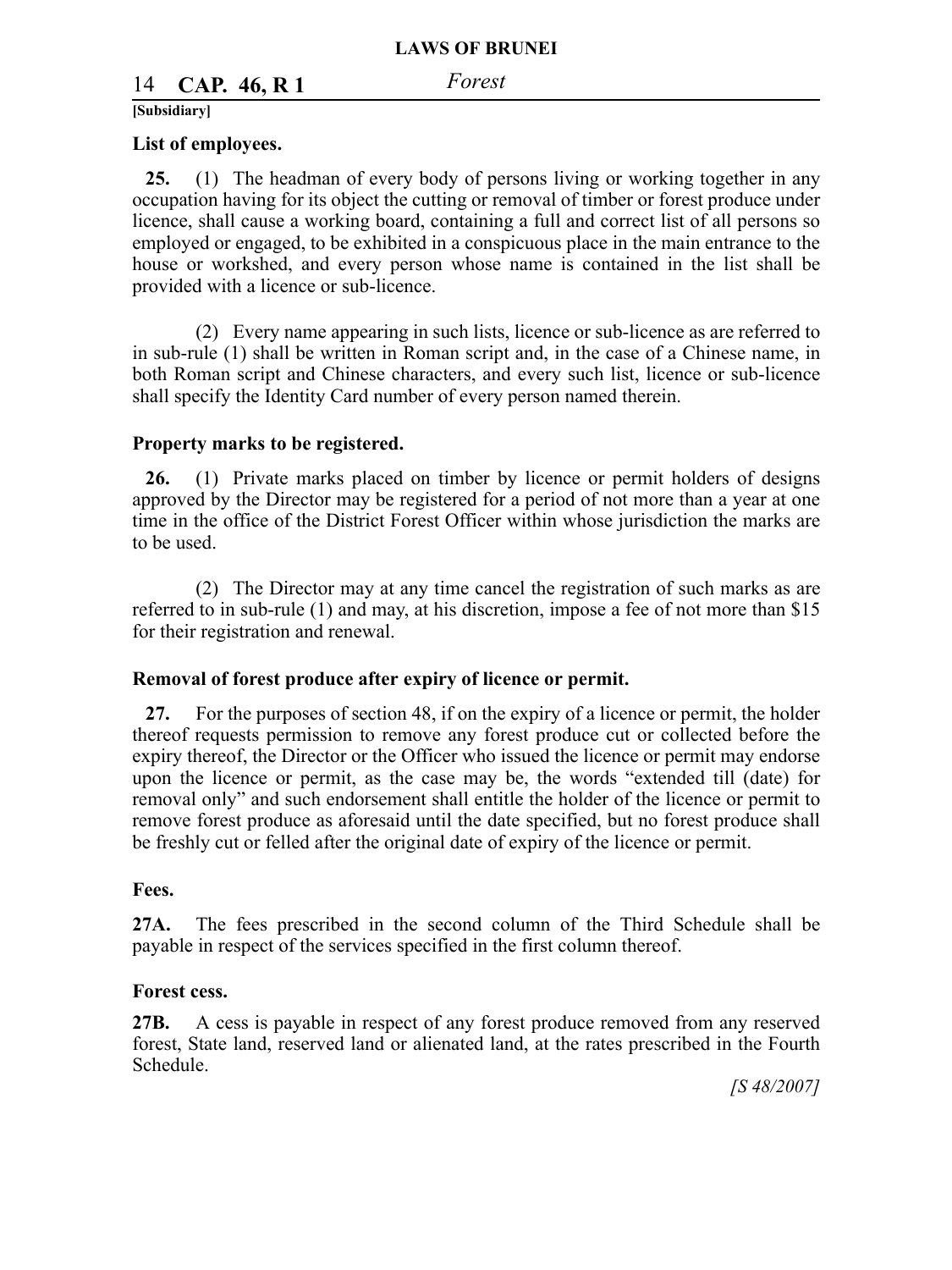**[Subsidiary]**

#### PART VII

#### POWERS OF OFFICERS

#### **Power to issue licences and sub-licences and to collect forest revenue.**

**28.** (1) The power to issue licences in Form 2 or 3 or sub-licences in Form 4 and to collect forest revenue may be exercised by any Forest Officer in charge of a forest checking station.

(2) Licences in Form 1, and permits in forest reserves, shall be issued only by the Director.

#### **Power to cancel licences and permits.**

**29.** Breach of any provision of these Rules or of any condition to which a licence or permit is expressed to be subject shall, in addition to any other penalty provided by the Act or by these Rules, render the licence or permit liable to cancellation by order of the Director, and shall, if the Director so directs, render liable to confiscation any forest produce taken under such licence at the time of, or subsequently to, such breach.

#### PART VIII

#### PENALTIES

#### **Offences.**

**30.** Whoever —

*(a) (deleted by S 48/2007)*;

*(b)* fells, cuts, taps, saws and converts or injures any tree, or burns charcoal, or cuts, collects or removes any forest produce, in contravention of rules 4 and 10;

*[S 48/2007]*

*(c)* fell any tree specified in the First Schedule in contravention of rule 8; *[S 48/2007]*

*(d) (deleted by S 48/2007)*;

*(e)* removes any forest produce from alienated land in contravention of rule 12(1) or 17(3);

*(f)* fails to stop at a checking station in contravention of rule  $17(1)$ ;

*(g)* moves forest produce by night in contravention of rule 18;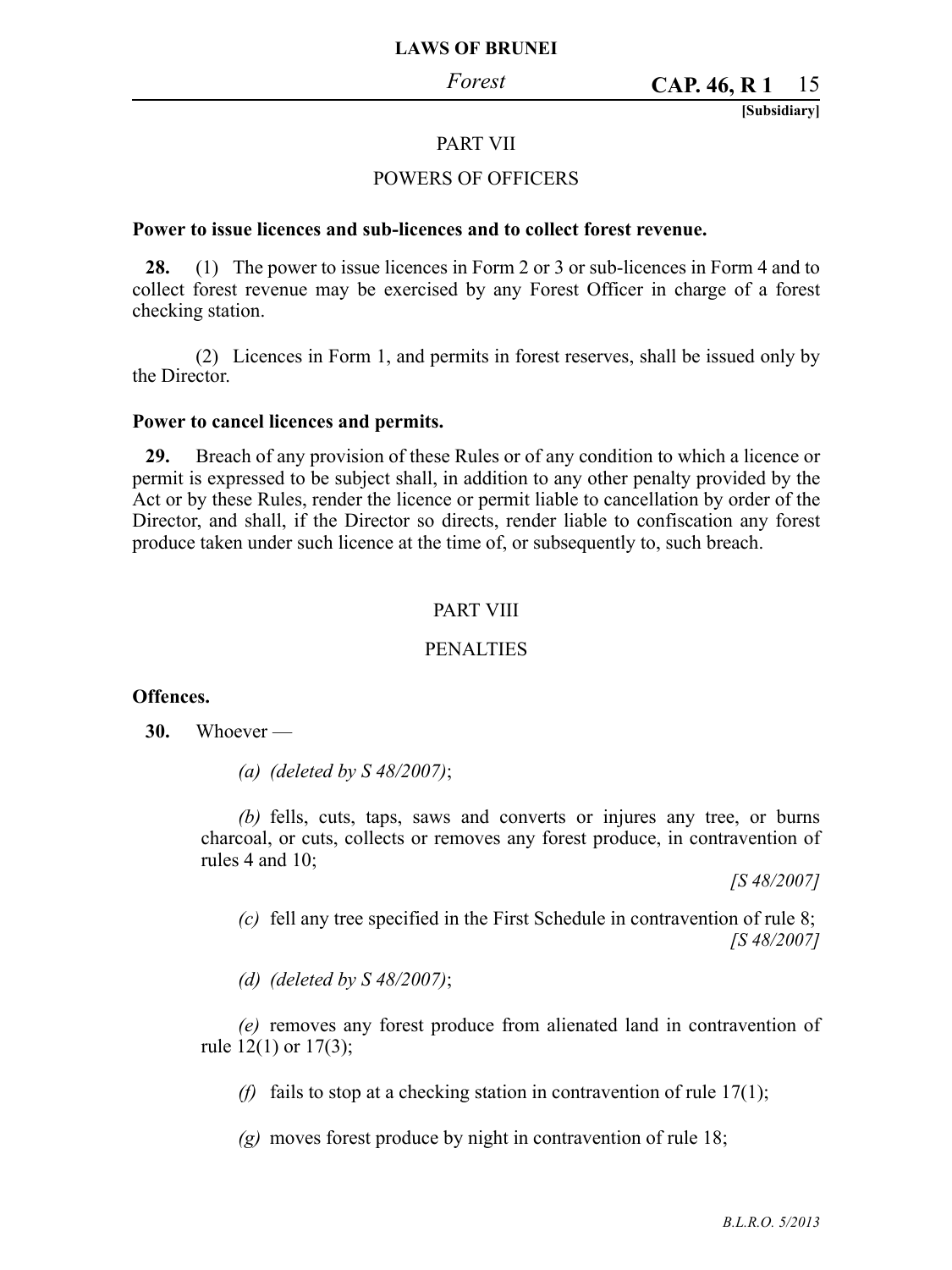# 16 *Forest* **CAP. 46, R 1**

#### **[Subsidiary]**

*(h*) fails to observe the provisions for keeping licences in Form 2 or 3 and sub-licences in contravention of rule 21; or

*(i)* fails to maintain a list of employees in contravention of rule 25,

is guilty of an offence and liable on conviction to a fine and imprisonment for 5 years.

#### **Further offences.**

**31.** Whoever contravenes the provisions of rule 16, 19 or 20 is guilty of an offence and liable on conviction to a fine and imprisonment for 5 years.

#### **FIRST SCHEDULE**

(rules 4(1)*(c),* 10(2), 12, 13 and 30*(c)*)

#### FOREST PRODUCE

#### Class I(i) TREES & TIMBERS

#### (A) HEAVY HARDWOODS

Rate of royalty: \$20 per ton converted and \$15 per ton in the round.

| Vernacular of<br>Trade name     | Alternative names   | Botanical name                                 | Minimum<br>felling girth<br>in feet |
|---------------------------------|---------------------|------------------------------------------------|-------------------------------------|
| <b>Belian</b><br>Gerang buaya   | Malangangia<br>Giam | Eusideroxylon sp.<br>Hopea spp.                | 5                                   |
| Mang<br>Merbau                  |                     | Hopea pentanervia<br>Intsia spp.               |                                     |
| Nyatoh batu<br>Nyireh batu      |                     | Palaquium ridleyi                              |                                     |
| Resak batu                      |                     | Xylocarpus granatum<br>Vatica & Cotylelobium   | 4                                   |
| Selangan batu<br>Selangan merah | Tekam               | Shorea & Hopea spp.<br>Shorea spp.             |                                     |
| Semala<br>Semayor               |                     | Cantleya corniculta<br>Shorea inaequilateralis |                                     |
| Tembusu                         |                     | Fagraea spp.                                   |                                     |
| Teruntum<br>Upun batu           | Geriting            | Lumnitzera spp.<br>Upuna borneensis            | 5                                   |
| Upun penyiau                    |                     | Shorea geniculata                              | 5                                   |

(B) KAPOR BUKIT (Dryobalanops spp. except Kapor paya Drobalanops Rappa) Rate of royalty: \$15 per ton converted and \$7.50 per ton round.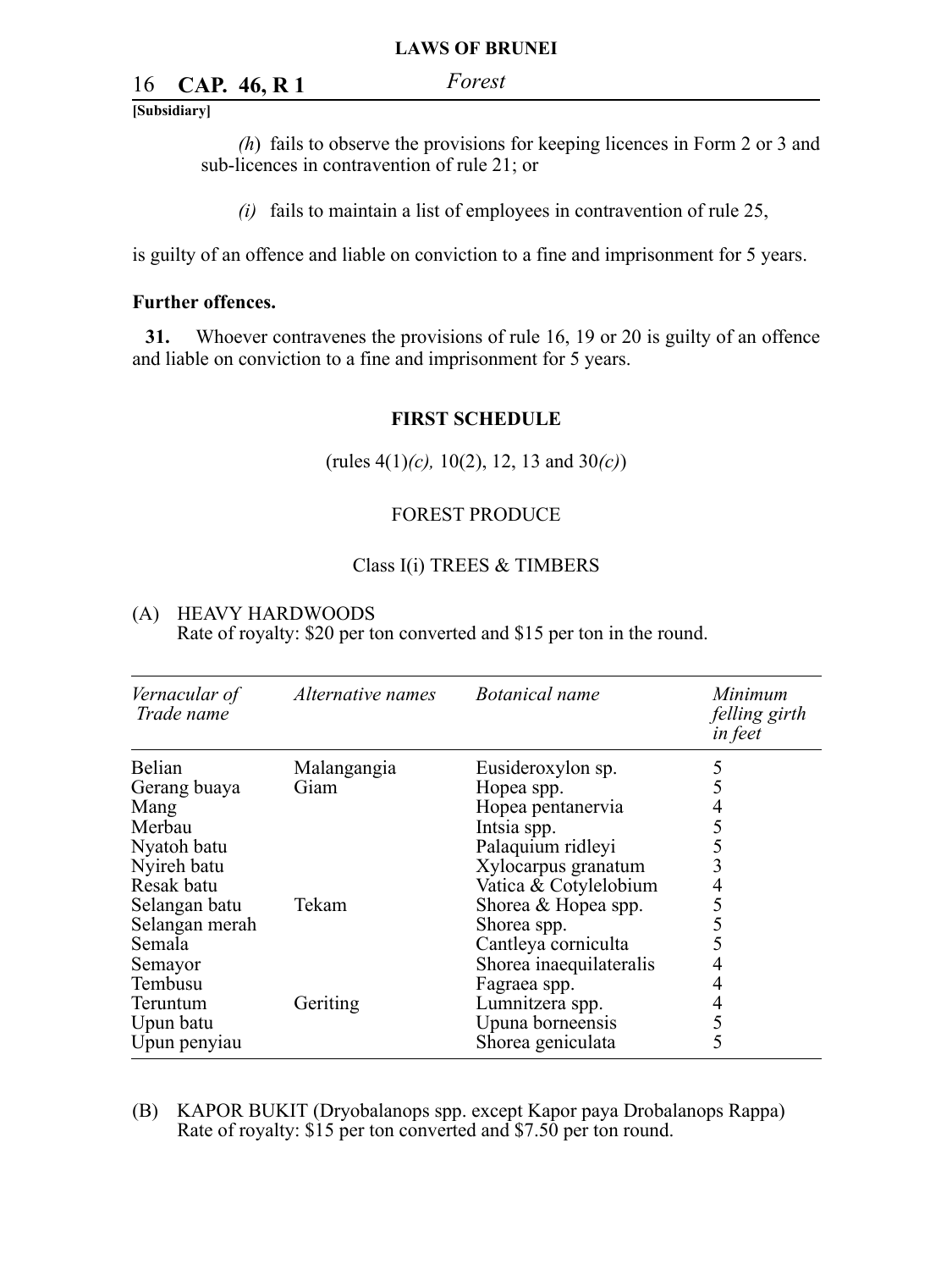#### *Forest* 17 **[Subsidiary] CAP. 46, R 1** FIRST SCHEDULE — *(continued)* (C) RAMIN (Gonystylus sp.) Rate of royalty: \$16 per ton converted and \$8 per ton round. (D) TULONG (Agathis sp.) (Trade name — Bindang) Rate of royalty: \$16 per ton converted and \$8 per ton round. (E) ALL OTHER TIMBERS Rate of royalty: \$12 per ton converted and \$6 per ton round. Class I(ii) POLES (any species) 2 feet and not more than 3 feet in girth .................................... One foot and less than 2 feet in girt .......................................... Less than one foot in girth ........................................................ \$12 per 100 \$8 per 100 \$2 per 100 Class I(iii) NIBONG Round ...................................................................................... Split .......................................................................................... \$4 per 100 80 cents per 100 Class I(iv) SHINGLES (ATTAPS) Shingles of class IA timber ..................................................... Shingles of other timber ......................................................... \$1.70 per 1000 \$1 per 1000 Class II Firewood (Stacked) Mangrove and Casuarina spp. ................................................. Other species ........................................................................... Charcoal. Mangrove ................................................................ Bark. Mangrove ...................................................................... Minor Forest Produce Getah jelutong, and other kinds of getah as fixed by the Director ............................................................................. Rattans .................................................................................... 2 cents per cu. ft. 1 cent per cu. ft. 30 cents per pikul 20 cents per pikul 10% *ad valorem* 50 cents per pikul PRODUCE TAKEN UNDER LICENCE FORM 3

#### (A) Timber

|            | \$5 per month |
|------------|---------------|
| $(b)$ Pole | \$2 per month |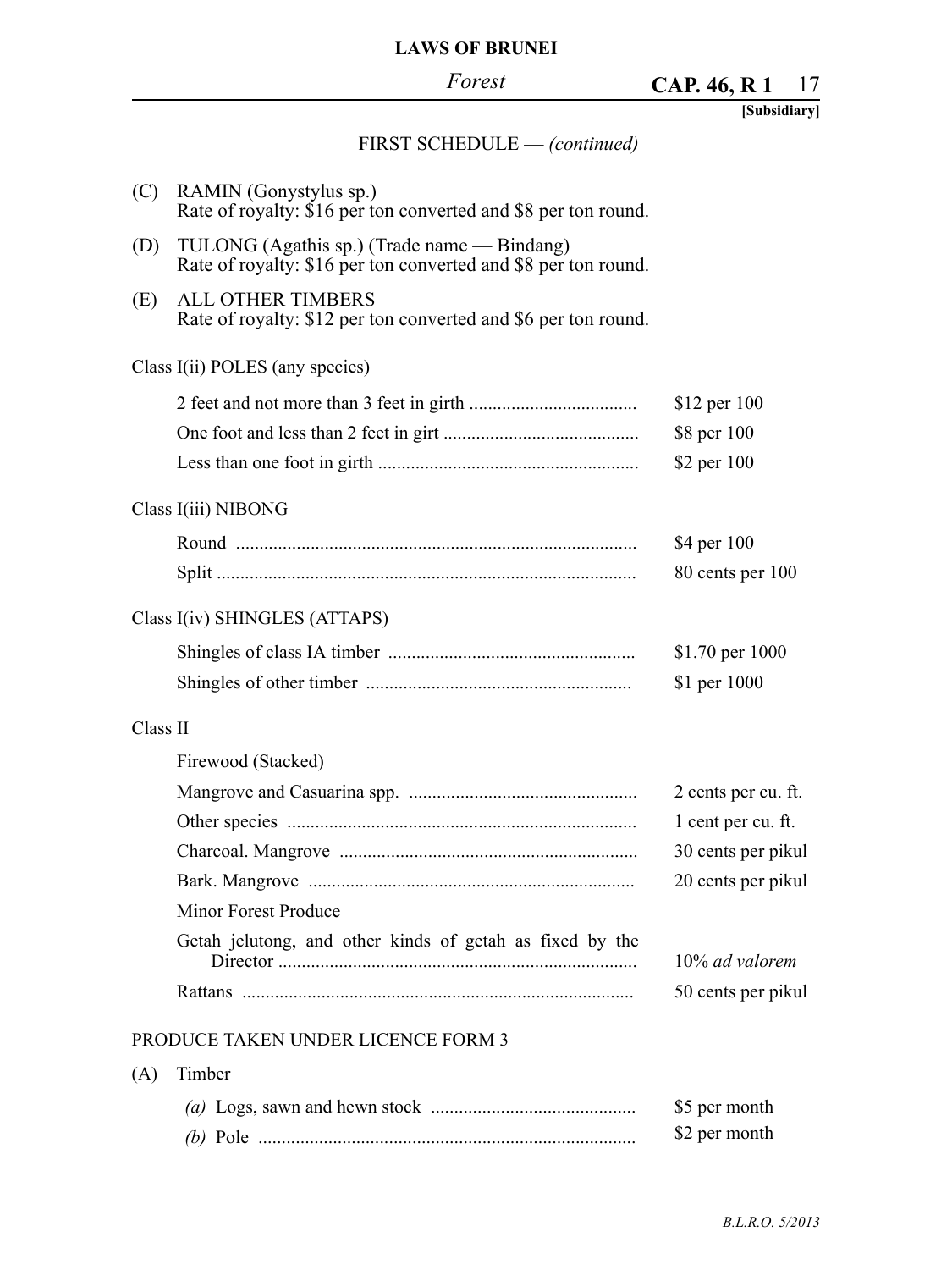|     | 18 CAP. 46, R 1 | Forest                       |               |
|-----|-----------------|------------------------------|---------------|
|     | [Subsidiary]    |                              |               |
|     |                 | FIRST SCHEDULE - (continued) |               |
| (B) |                 |                              | \$2 per month |
| (C) | Firewood        |                              |               |

|     |                                                                                                                    | \$5 per month    |
|-----|--------------------------------------------------------------------------------------------------------------------|------------------|
|     | (b) Other sorts $\ldots$ $\ldots$ $\ldots$ $\ldots$ $\ldots$ $\ldots$ $\ldots$ $\ldots$ $\ldots$ $\ldots$ $\ldots$ | \$2.50 per month |
| (D) |                                                                                                                    | \$1 per month    |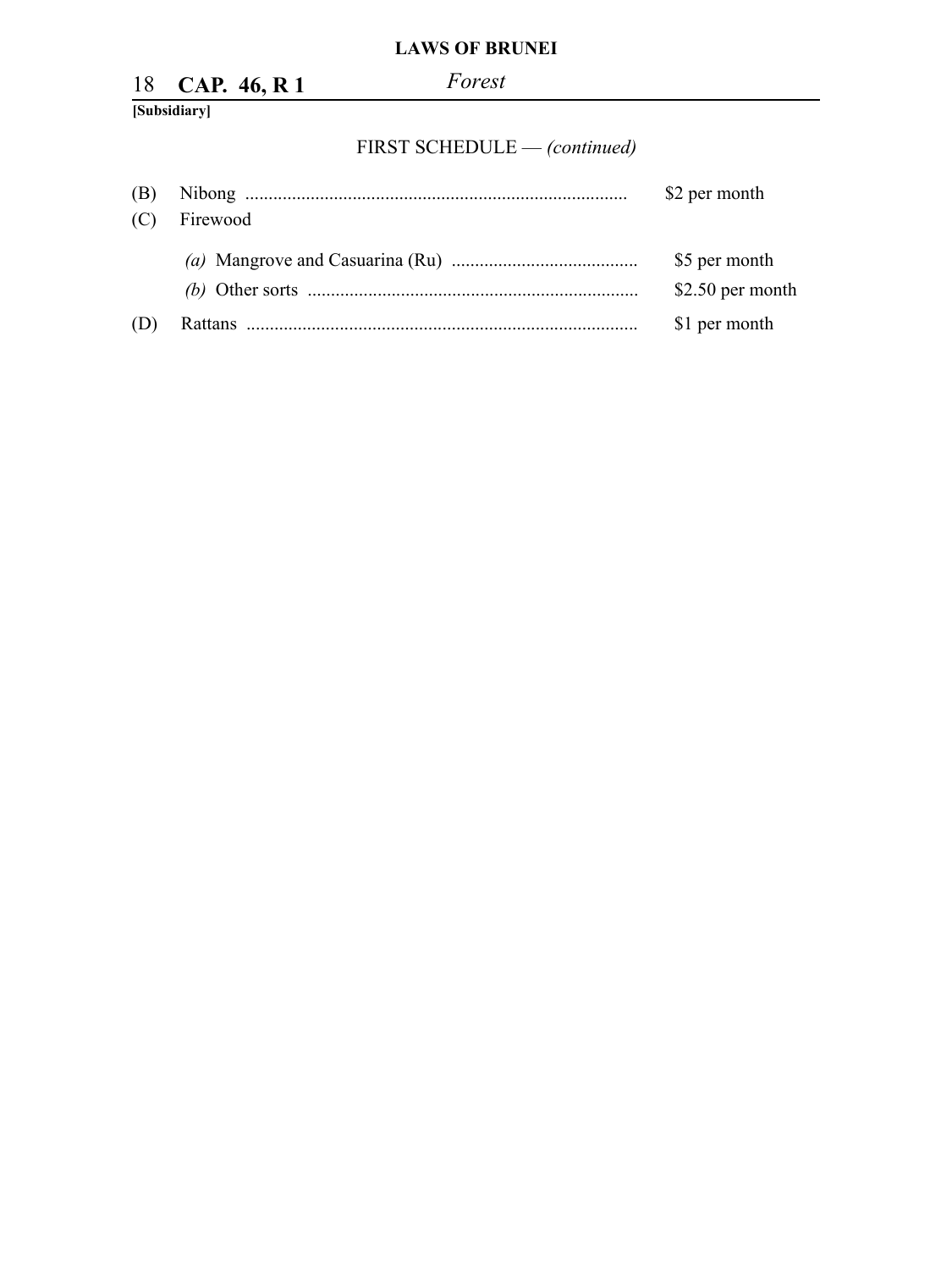19 **CAP. 46, R 1**

**[Subsidiary]**

#### **SECOND SCHEDULE**

(rule 2)

#### FORMS

#### FORM 1

#### FOREST DEPARTMENT, BRUNEI DARUSSALAM LICENCE TO TAKE FOREST PRODUCE

#### (Not Transferable)

No. of Licence ............................................................ This licence authorises ....................................................................................................... of .................................................................................. to take within the locality hereunder specified, in the District of ............................................ and move to the prescribed place of examination examination such forest produce as is hereunder described during a period of ........................ months from the date hereof, subject to the provisions of the Forest Act (Chapter 46) and any rules made thereunder. Locality .............................................................................................................................. ................................................................................................................................................... ...................................................................................................................................................

Produce

................................................... Director of Forestry

Note — This licence is issued subject also to the special conditions, if any, endorsed on the back thereof.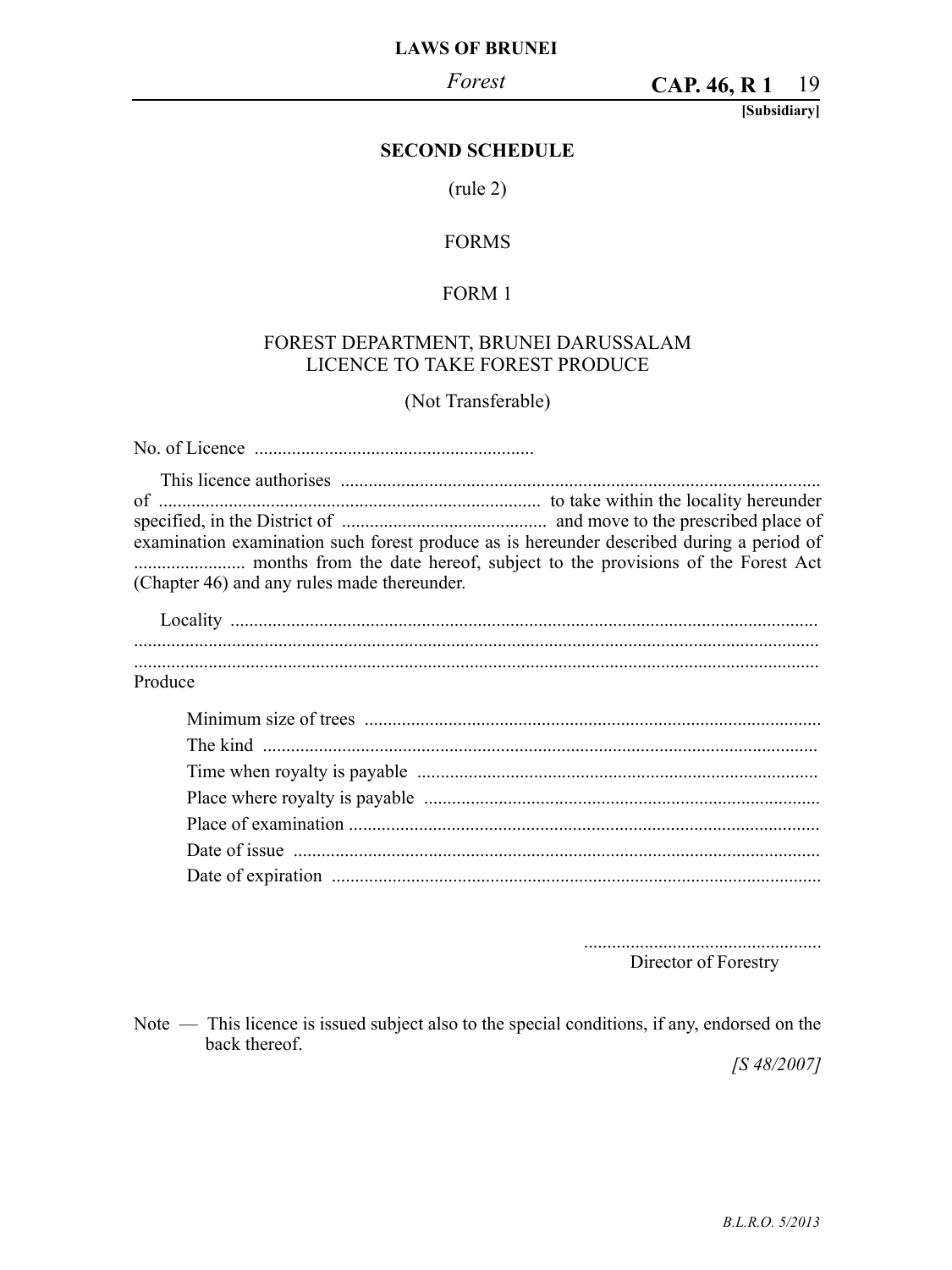20 *Forest* **CAP. 46, R 1**

**[Subsidiary]**

SCHEDULE — *(continued)*

#### FORM 2

#### LICENCE TO TAKE FOREST PRODUCE ON PREPAYMENT OF ROYALTY

No. of Licence ............................................................

This licence authorises ....................................................................................................... of .......................................................... to take from within the locality hereunder specified such forest produce as is hereunder specified and on which royalty has been prepaid vide receipt No. .....................................................................

> Locality .............................................................. The kind ............................................................. The quantity .......................................................

................................................... Director of Forestry

Special conditions ...........................................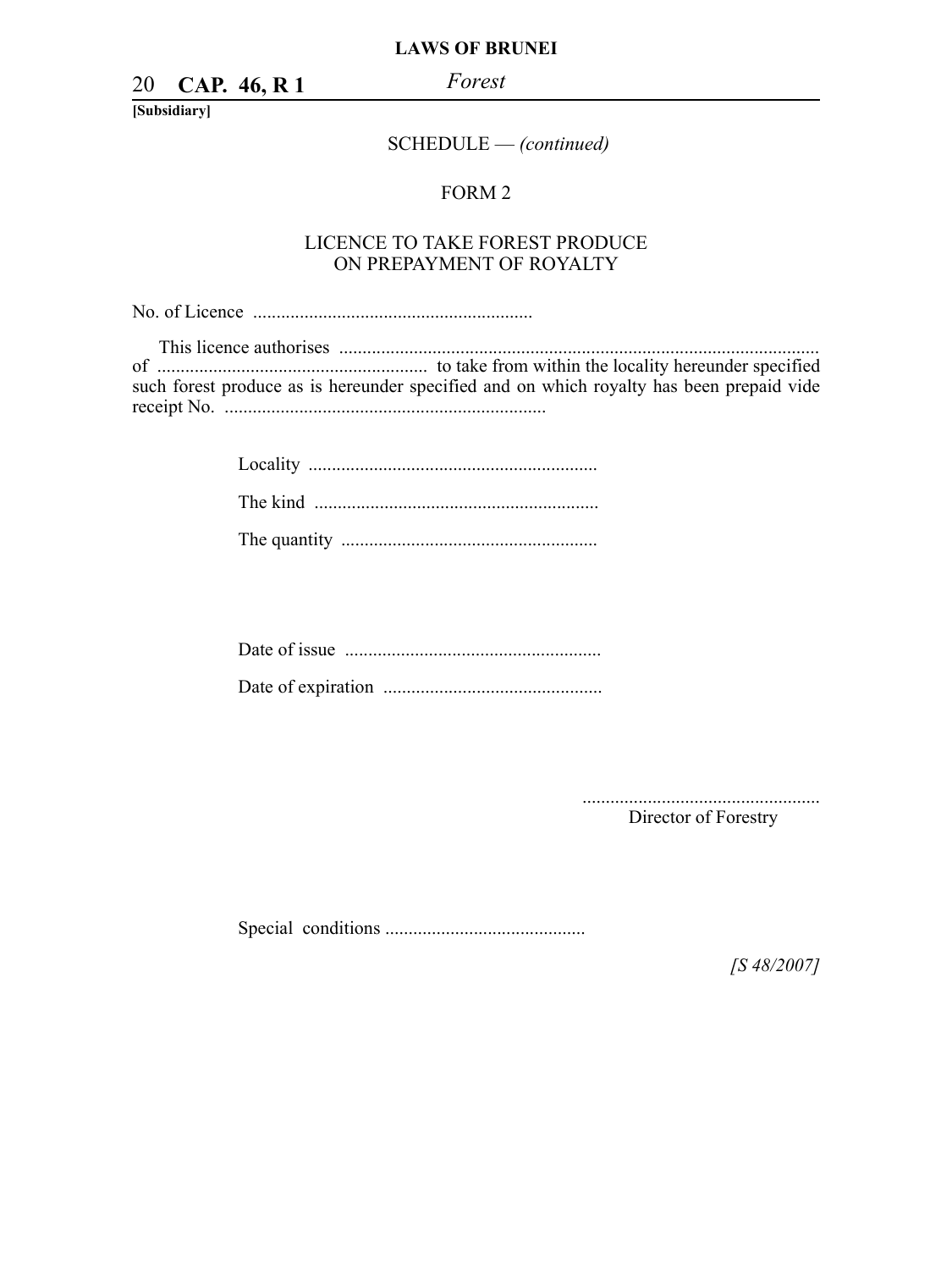#### *Forest*

21 **CAP. 46, R 1**

**[Subsidiary]**

#### SCHEDULE — *(continued)*

#### FORM 3

#### LICENCE TO TAKE FOREST PRODUCE

## (Not Transferable)

No. of Licence ............................................................

| the date hereof, subject to the provisions of the Forest Act (Chapter 46) and any rules made |  |
|----------------------------------------------------------------------------------------------|--|
| thereunder.                                                                                  |  |

Locality .......................................

Produce .......................................

Time when royalty is payable

Place where royalty is payable

Place of examination

Date of issue

Date of expiration

...................................................

Director of Forestry

Note: — This licence is issued subject also to the special conditions, if any, endorsed on the back hereof.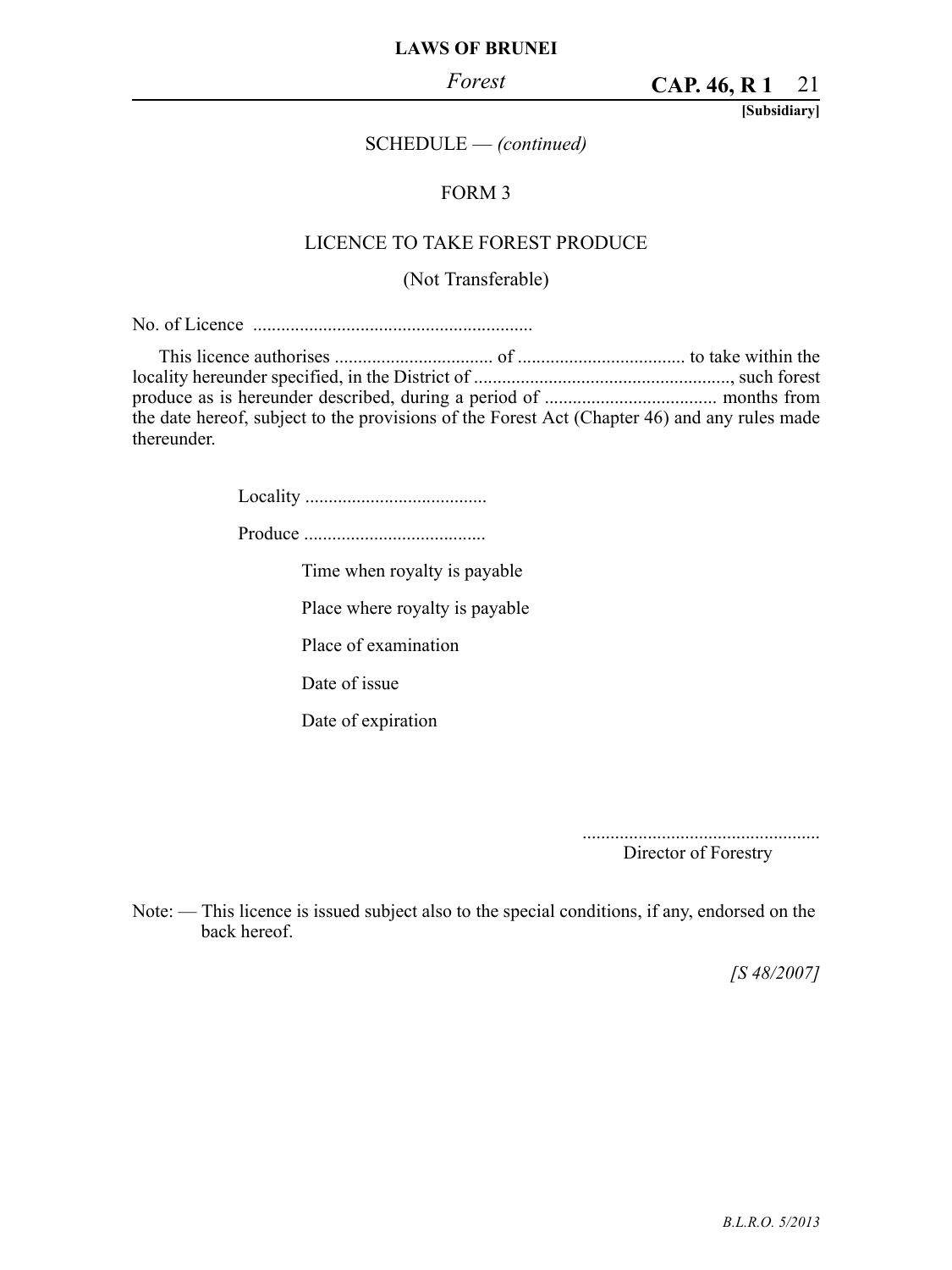#### *Forest*

22 **CAP. 46, R 1**

**[Subsidiary]**

#### SCHEDULE — *(continued)*

#### FORM 4

SUB-LICENCE UNDER LICENCE/PERMIT No. .....................................

# (Not Transferable)

No. of Sub-licence ......................................................................

This Sub-licence authorises ................................................................................................ of ......................................................................................... to take, as agent of the holder of licence/permit No. .............................................................. and subject to the terms thereof, such forest produce as is described in the said licence or permit. Issued free.

| $\star$ Dec $\cdot$ Constanting |  |
|---------------------------------|--|

\* Date of expiration ..............................................

................................................... Director of Forestry

\* Not more than 6 months after date of issue.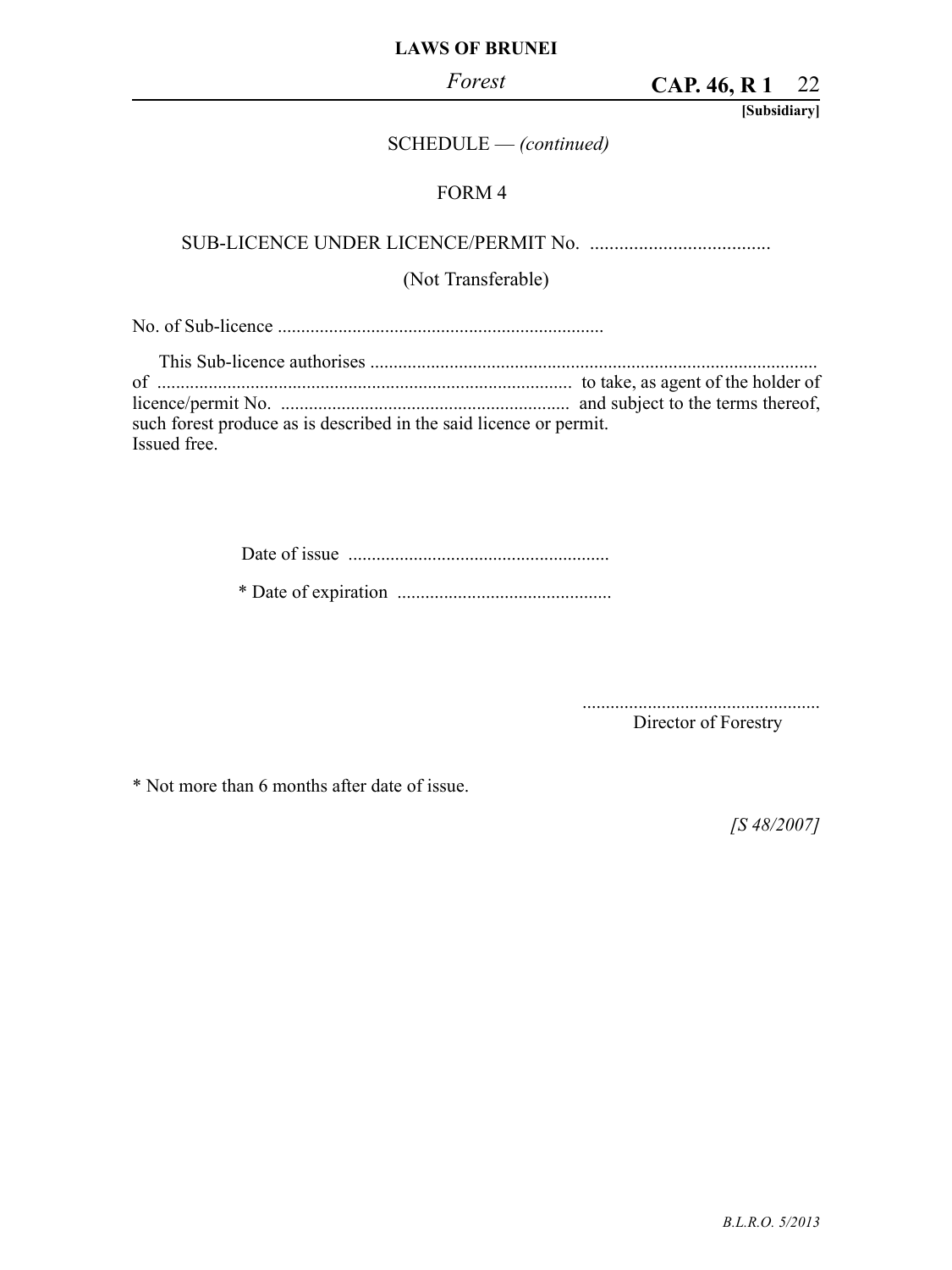23 *Forest* **CAP. 46, R 1**

**[Subsidiary]**

SCHEDULE — *(continued)*

#### FORM 5

#### REMOVAL-PASS FOR FOREST PRODUCE TAKEN UNDER LICENCE OR PERMIT

#### The Forest Rules

No. ........................................

| Kind of produce | No. of<br>quantity | Length | Width | Thickness | Cubic<br>contents |
|-----------------|--------------------|--------|-------|-----------|-------------------|
|                 |                    |        |       |           |                   |
|                 |                    |        |       |           |                   |
|                 |                    |        |       |           |                   |
|                 |                    |        |       |           |                   |
| Total           |                    |        |       |           |                   |

Vehicle or Boat No. .............................. Destination ................................

Date .......................................................

................................................................ Forest Officer

This Pass must be kept in the possession of the driver of the vehicle or person in charge of the forest produce.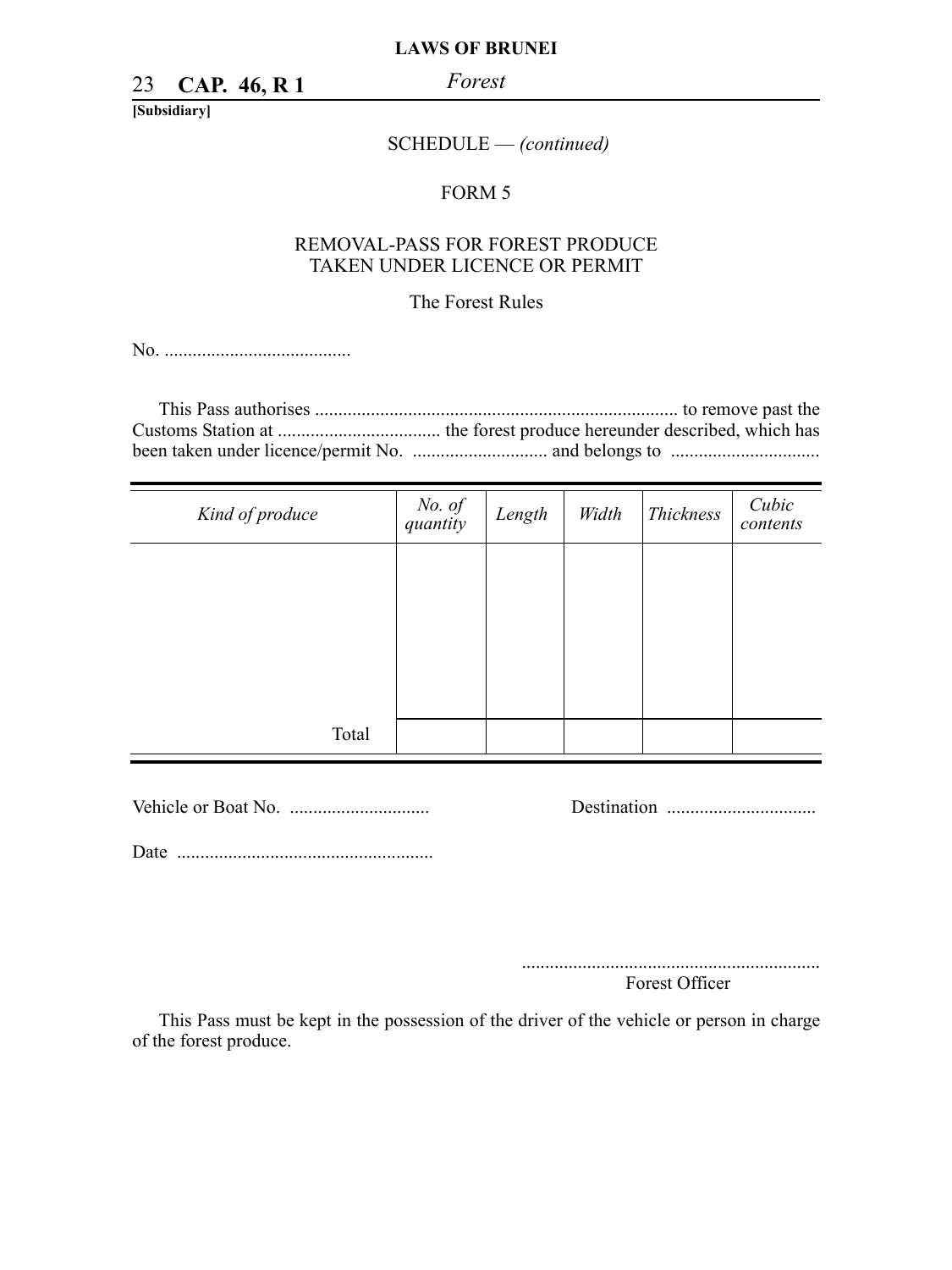**[Subsidiary]**

# SCHEDULE — *(continued)*

#### FORM 6

#### LICENCE TO OPERATE A SAWMILL ISSUED UNDER THE FOREST RULES

|                       | for a period of one year, subject to any rule or order made under the Forest Act (Chapter 46).                                           |
|-----------------------|------------------------------------------------------------------------------------------------------------------------------------------|
| I Site                |                                                                                                                                          |
| (a)                   |                                                                                                                                          |
| (b)                   |                                                                                                                                          |
| (c)                   |                                                                                                                                          |
| (d)                   |                                                                                                                                          |
|                       | II Description of Sawmill                                                                                                                |
| (a)                   |                                                                                                                                          |
| (b)                   |                                                                                                                                          |
| (c)                   | Saw benches -                                                                                                                            |
|                       |                                                                                                                                          |
|                       |                                                                                                                                          |
|                       |                                                                                                                                          |
|                       |                                                                                                                                          |
|                       |                                                                                                                                          |
|                       |                                                                                                                                          |
|                       |                                                                                                                                          |
| <b>III</b> Conditions |                                                                                                                                          |
|                       | 1. The licensee shall pay a fee of \$20 per year (or for any part of a year) for each<br>saw-bench.                                      |
|                       | 2. No machinery shall be added to the mill and no structural changes made without<br>the written permission of the Director of Forestry. |

3. In any year the output of the mill shall not fall below 50% of the possible annual output as estimated above.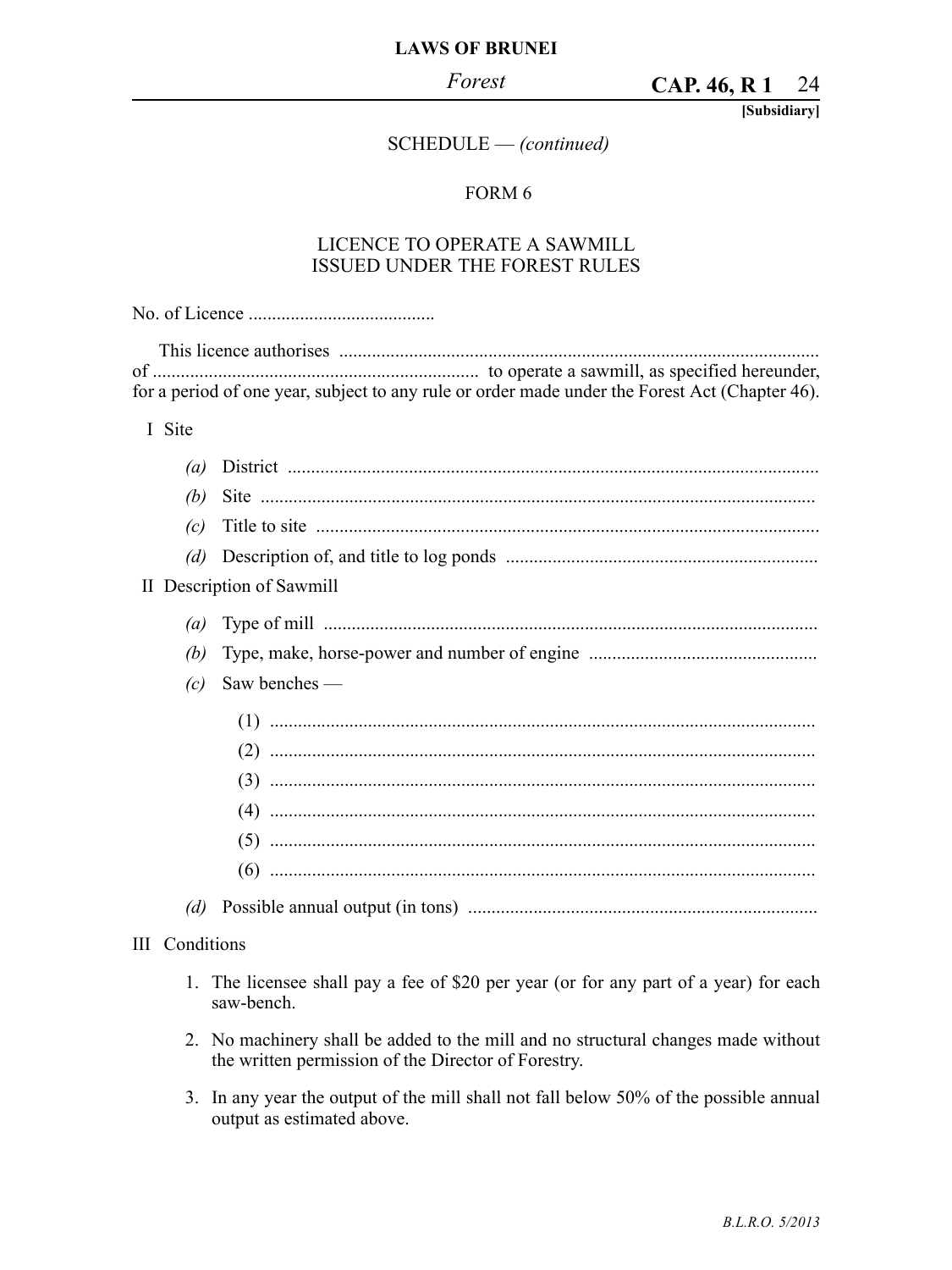25 *Forest* **CAP. 46, R 1**

**[Subsidiary]**

#### **SCHEDULE**

FORM 6 — *(continued)*

- 4. This licence does not entitle the licensee to any rights to cut or collect timer.
- 5. Special conditions —

........................................................................................................................... ...........................................................................................................................

6. In the event of any breach of condition 1, 2, 3 or 5 above, the Director of Forestry may refuse to renew this licence.

Date of issue .................................................. Date of expiry ...........................

Annual fee \$ ...................................................

...................................................

 Director of Forestry Brunei Darussalam

#### Constitution of forest reserves under section 4

*NOTE. There have been constituted forest reserves known by the names below, the boundaries whereof and the rights to which they are subject being set out in the Subsidiary Legislation referred to below.*

| <b>Forest Reserves</b> | Reference<br>Subsidiary Legislation 1956 (Revised Edition) |
|------------------------|------------------------------------------------------------|
| Anduki                 | p. 256                                                     |
| Andulau                | p. 257                                                     |
| <b>Badas</b>           | p. 262                                                     |
| Labu                   | p. 262                                                     |
| Ladan Hills            | p. 263                                                     |
| Peradayan              | p. 264                                                     |
| Selirong               | p. 264                                                     |
|                        | Annual Subsidiary Legislation                              |
| Batu Apoi              | S 14/1958                                                  |
| <b>Berakas</b>         | S 71/1957                                                  |
| Labi Hills             | S 15/1958                                                  |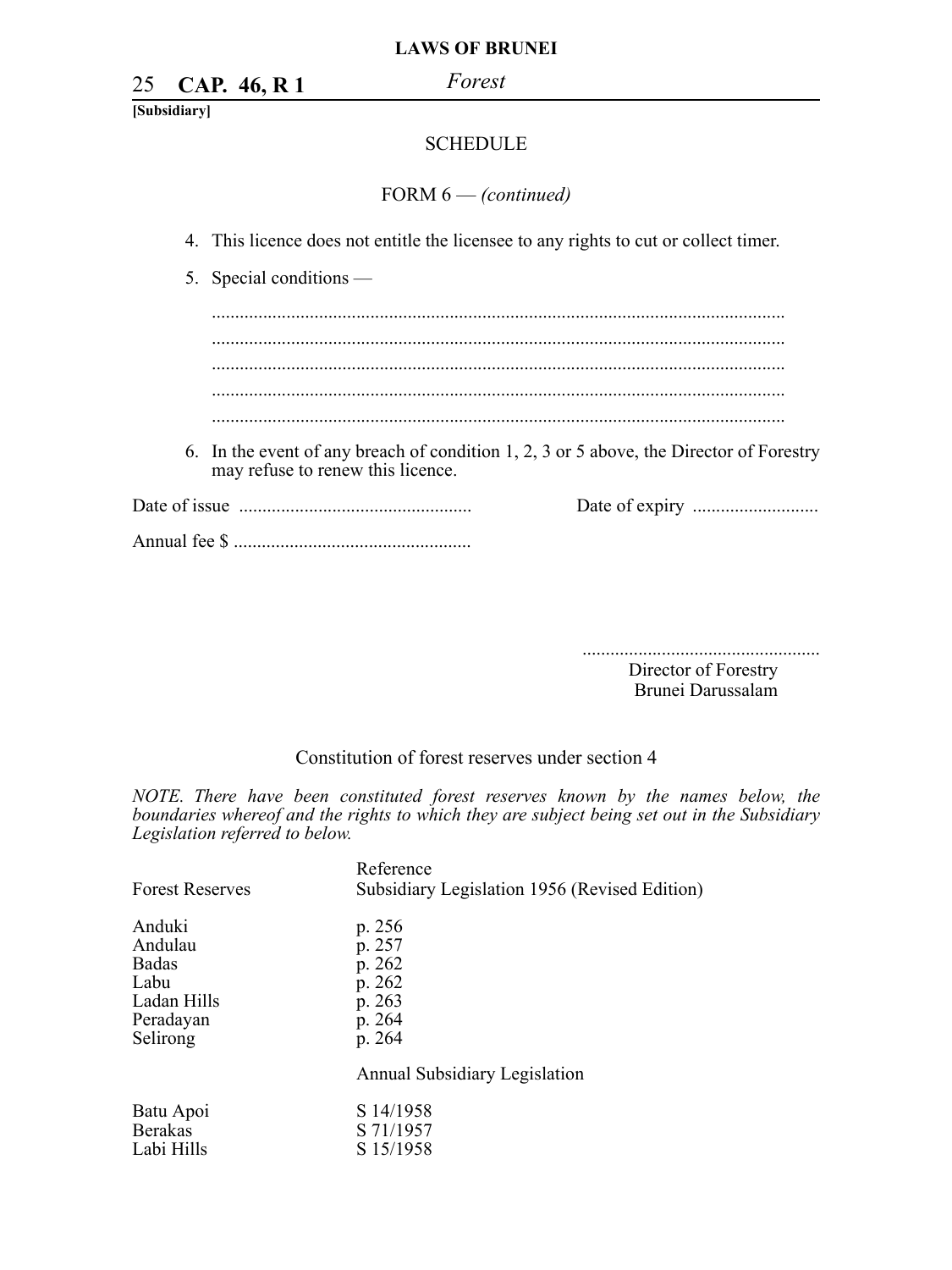26 *Forest* **CAP. 46, R 1**

**[Subsidiary]**

#### SCHEDULE — *(continued)*

#### FORM 7

#### USE PERMIT

#### (Not Transferable)

Use Permit No. .....................................

|                                                | delineated on the plan at the back of this permit, for the following purposes — |
|------------------------------------------------|---------------------------------------------------------------------------------|
| $*(2)$ to carry out the following activities — |                                                                                 |

................................................................................................................................................... upon Compartment/Sub-compartment\* No ......................... of ................................ Reserved Forest, the relevant area being described or/and\* delineated on the plan at the back of this permit, subject to the conditions herein specified and to the provisions of the Forest Act

(Chapter 46) and any rules made thereunder.

#### **CONDITIONS**

- (1) The land may be used only for the purposes or activities stated in this permit.
- (2) The maximum number of persons to be employed shall be ........................................
- (3) The holder of the permit shall submit to the Director of Forestry a list of names (together with their I.C. numbers) of all persons employed and no changes shall be made to this list without the prior approval of the Director of Forestry.

#### ADDITIONAL CONDITIONS

................................................................................................................................................... ................................................................................................................................................... ...................................................................................................................................................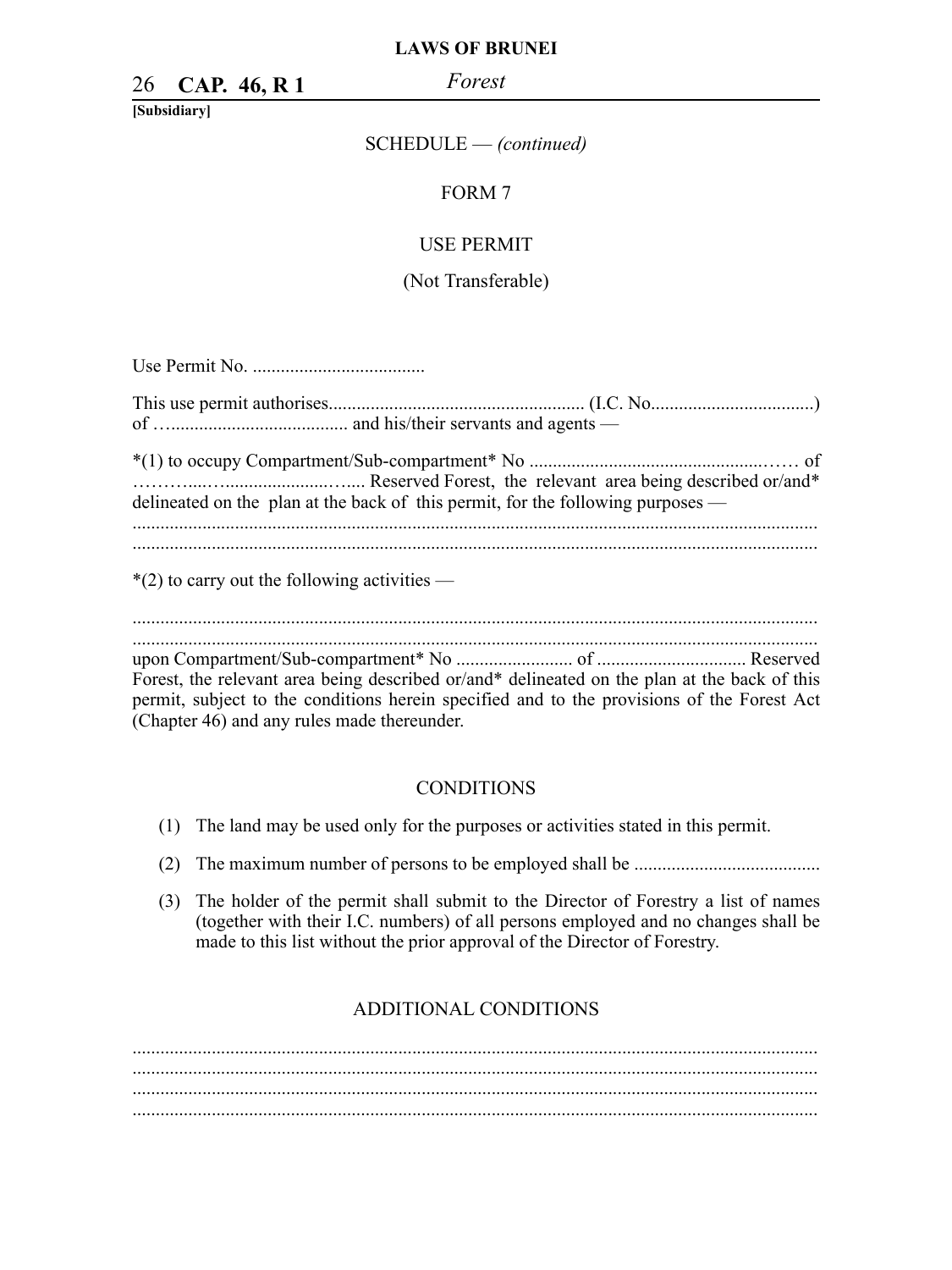**CAP. 46, R1** 27

[Subsidiary]

# **SCHEDULE**

FORM 7 - (continued)

This use permit is valid from

Director of Forestry

\* Delete whichever is not applicable.

PLAN FOR AREA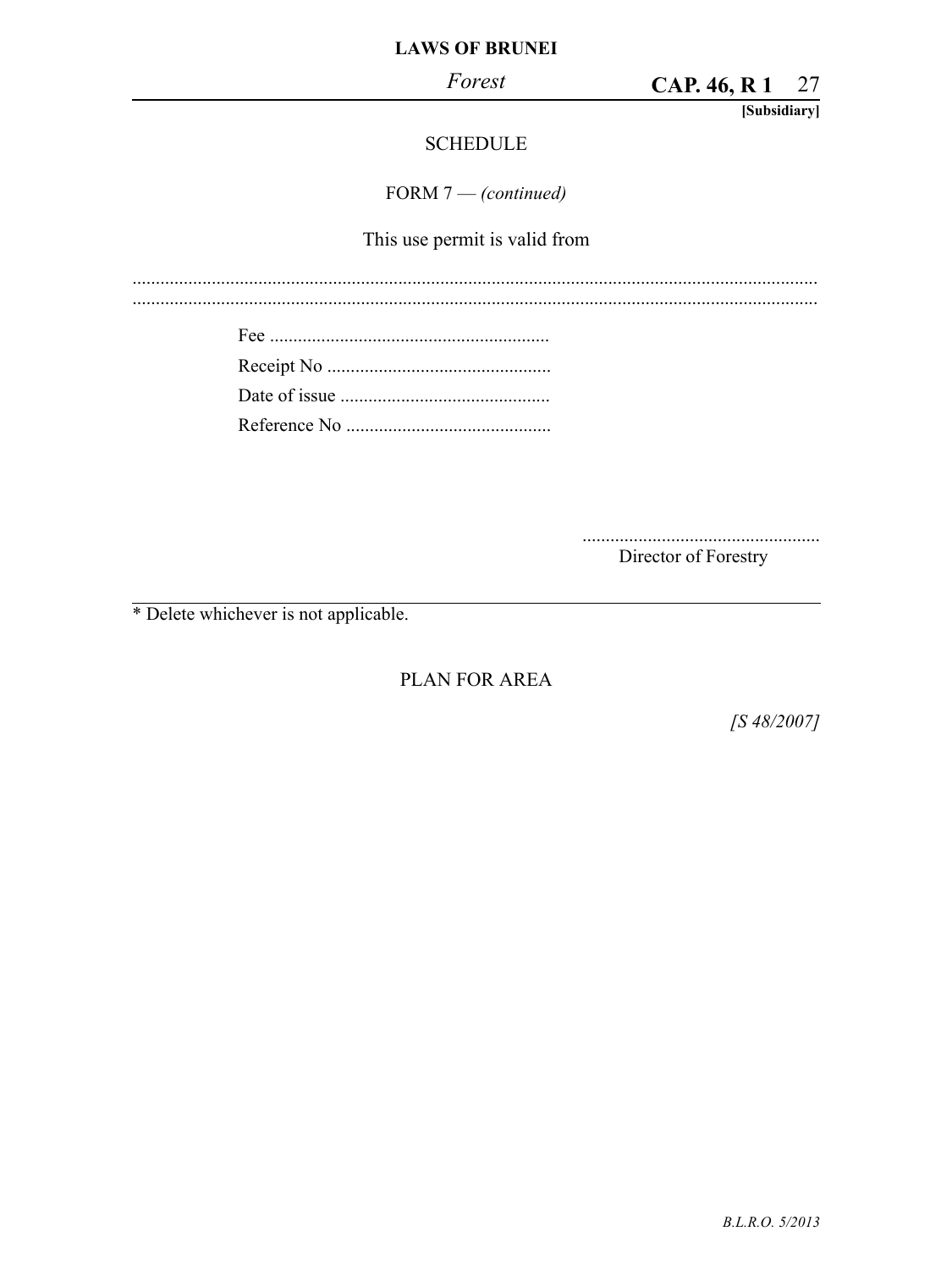# 28 *Forest* **CAP. 46, R 1**

**[Subsidiary]**

# **THIRD SCHEDULE**

(rule 27A)

# FEES

|                | <b>SERVICES</b>                                                                                                  | <b>FEES</b>                                                                                                    |
|----------------|------------------------------------------------------------------------------------------------------------------|----------------------------------------------------------------------------------------------------------------|
| $1_{-}$        | Administration                                                                                                   |                                                                                                                |
|                | (a) Contractor registration fee                                                                                  | \$10                                                                                                           |
|                | (b) Quotation form                                                                                               | \$5                                                                                                            |
|                | $(c)$ Tender forms                                                                                               | \$15                                                                                                           |
| 2.             | <b>Import Permits</b>                                                                                            |                                                                                                                |
|                | ( <i>a</i> ) by lorries                                                                                          | \$20                                                                                                           |
|                | $(b)$ by barges                                                                                                  | \$40                                                                                                           |
| 3.             | Timber preservation                                                                                              |                                                                                                                |
|                | (a) for Government Agencies                                                                                      | \$50 per cubic metre                                                                                           |
|                | $(b)$ for public                                                                                                 | \$75 per cubic metre                                                                                           |
| $\overline{4}$ | Kiln drying                                                                                                      | \$100 per cubic metre                                                                                          |
| 5.             | National Park                                                                                                    |                                                                                                                |
|                | $(a)$ Entrance fee<br>(i) Students<br>(ii) Non-students                                                          | \$2 per person<br>\$5 per person                                                                               |
|                | (b) Park certificate                                                                                             | \$5                                                                                                            |
|                | $(c)$ Park accommodation<br>(i) Chalet Type A<br>(ii) Chalet Type B<br>(iii) Chalet Type C<br>(iv) Chalet Type D | \$15 per person per night<br>\$10 per person per night<br>\$8 per person per night<br>\$8 per person per night |
|                | (d) Linen, pillowcases, blankets, and the like                                                                   | \$10                                                                                                           |
|                | 6. Application for new concessions                                                                               | \$100                                                                                                          |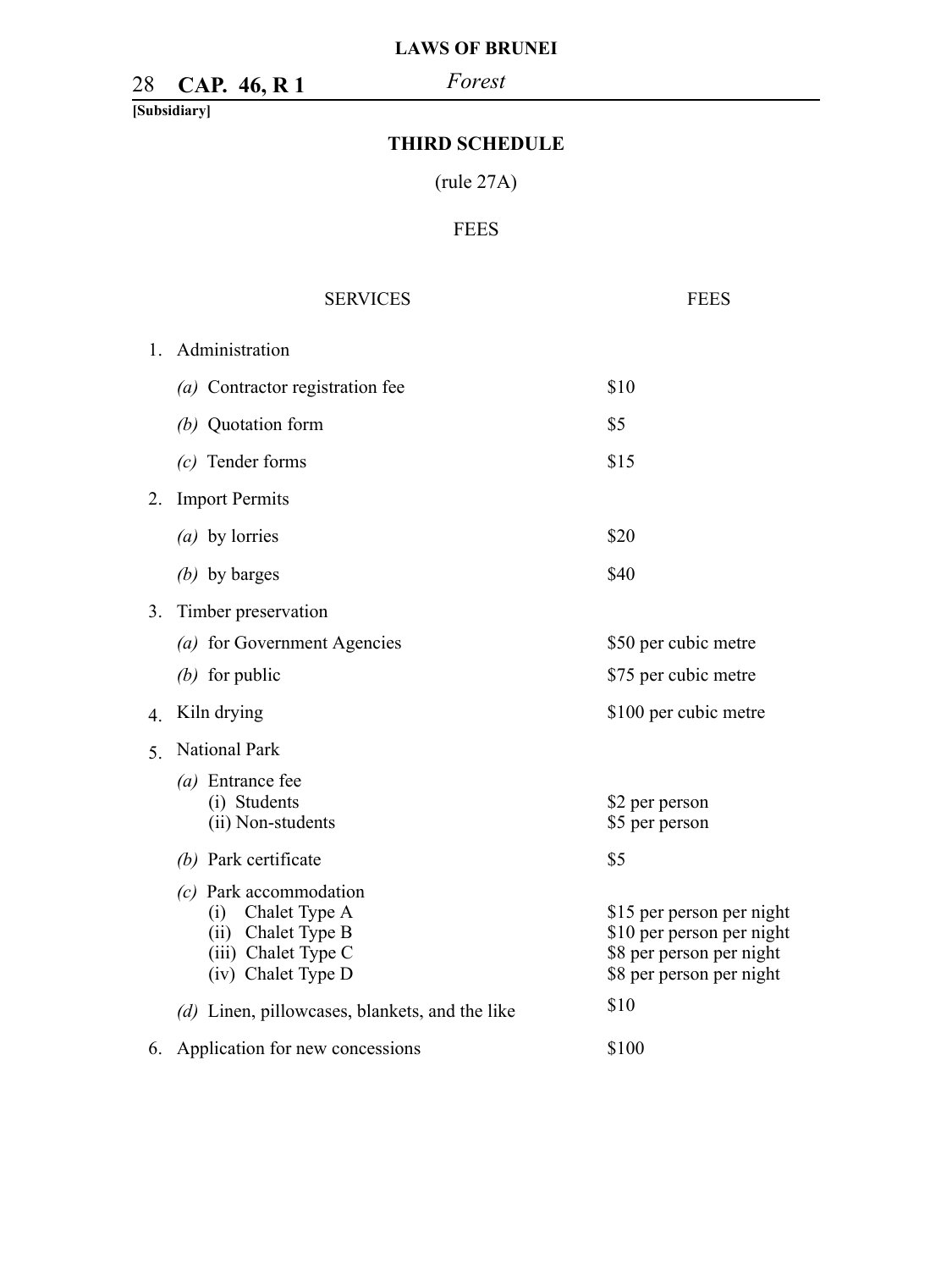# 29 **CAP. 46, R 1**

| [Subsidiary] |
|--------------|
|--------------|

# THIRD SCHEDULE — *(continued)*

|    | 7. Tree marking, per 100 trees or part thereof                                                                                                                                                                                                                                                                                                                                                                                                                                                                                                                                                                                                                                                                       | \$50          |
|----|----------------------------------------------------------------------------------------------------------------------------------------------------------------------------------------------------------------------------------------------------------------------------------------------------------------------------------------------------------------------------------------------------------------------------------------------------------------------------------------------------------------------------------------------------------------------------------------------------------------------------------------------------------------------------------------------------------------------|---------------|
|    | 8. Boundry survey and demarcation of new concession<br>area                                                                                                                                                                                                                                                                                                                                                                                                                                                                                                                                                                                                                                                          | \$500         |
| 9. | Form II                                                                                                                                                                                                                                                                                                                                                                                                                                                                                                                                                                                                                                                                                                              | \$10          |
|    | 10. Sub-licence                                                                                                                                                                                                                                                                                                                                                                                                                                                                                                                                                                                                                                                                                                      | \$2           |
|    | 11. Issue and renewal of sawmill; furniture maill, being<br>a machine or group of machines capable of being<br>used for further processing of timber, rattan or<br>furniture<br><sub>or</sub><br>furniture<br>bamboo<br>into<br>arts:<br>woodworking mill, being a machine or group of<br>machines capable of being used for further<br>processing of converted timber, rattan and bamboo<br>into finished or semi-finished products other than<br>rough sawn timber; preservation; and kiln drying<br>plant licences, being a licence for a chamber capable<br>of conditioning timber into the desired level of<br>moisture content through the application of thermal,<br>electrical, solar and chemical processes | Discretionary |
|    | 12. Issue and renewal of logging licence                                                                                                                                                                                                                                                                                                                                                                                                                                                                                                                                                                                                                                                                             | \$100         |
|    | 13. Use of Bakau landing area                                                                                                                                                                                                                                                                                                                                                                                                                                                                                                                                                                                                                                                                                        |               |
|    | $(a)$ for Permit holders (annual rental)                                                                                                                                                                                                                                                                                                                                                                                                                                                                                                                                                                                                                                                                             | \$500         |
|    | $(b)$ for importers (per landing), per month                                                                                                                                                                                                                                                                                                                                                                                                                                                                                                                                                                                                                                                                         | \$100         |
|    | 14. Sale of wood samples                                                                                                                                                                                                                                                                                                                                                                                                                                                                                                                                                                                                                                                                                             |               |
|    | (a) loose samples (minimum set of 5)                                                                                                                                                                                                                                                                                                                                                                                                                                                                                                                                                                                                                                                                                 | \$10          |
|    | (b) deluxe set (set approximately 30)                                                                                                                                                                                                                                                                                                                                                                                                                                                                                                                                                                                                                                                                                | \$80          |
|    |                                                                                                                                                                                                                                                                                                                                                                                                                                                                                                                                                                                                                                                                                                                      |               |